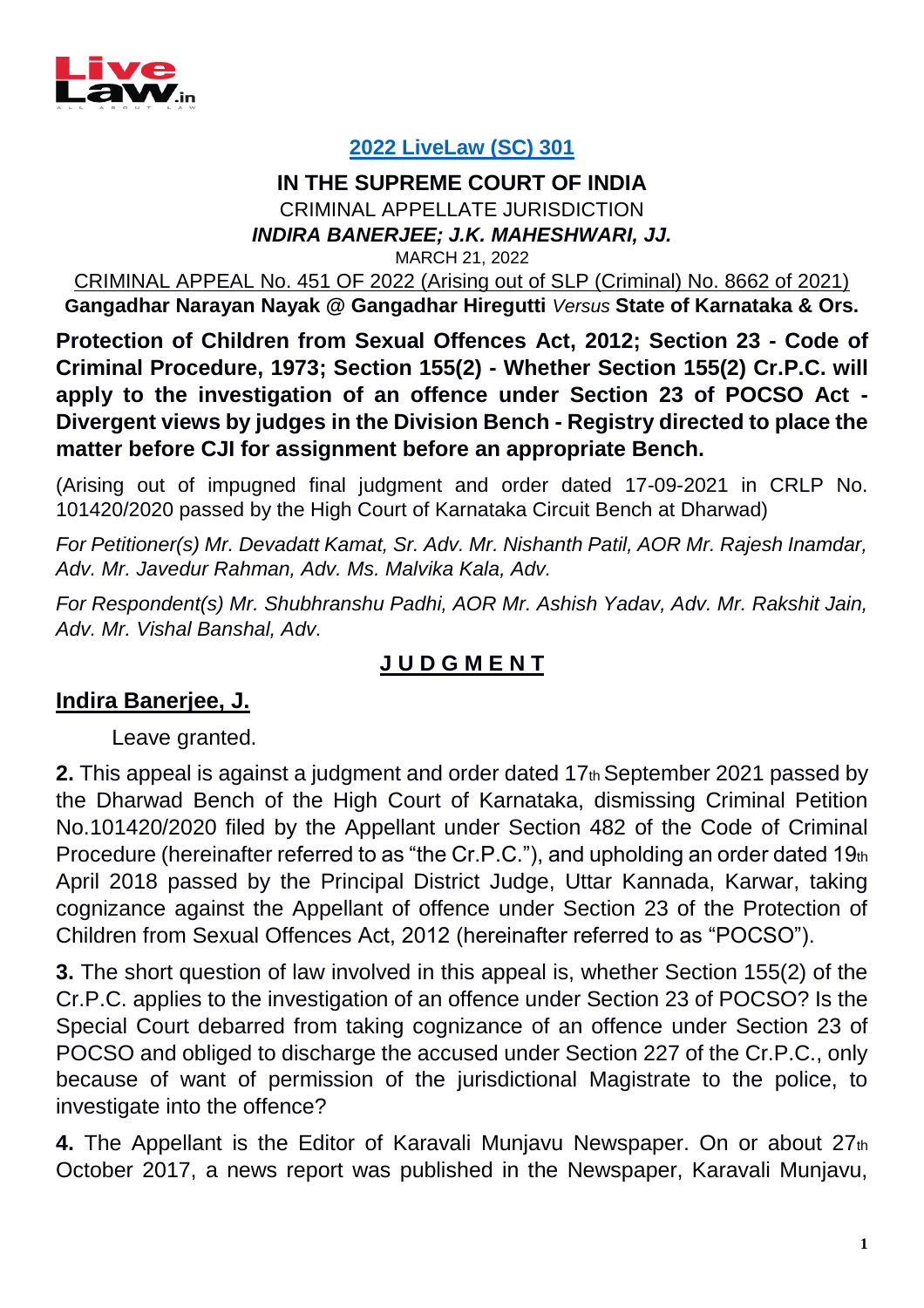

regarding the sexual harassment of a 16 year old girl. The victim was named in the said report.

**5.** Section 23 of POCSO provides as follows:-

*"23. Procedure for media.—(1) No person shall make any report or present comments on any child from any form of media or studio or photographic facilities without having complete and authentic information, which may have the effect of lowering his reputation or infringing upon his privacy.*

*(2) No reports in any media shall disclose, the identity of a child including his name, address, photograph, family details, school, neighbourhood or any other particulars which may lead to disclosure of identity of the child: Provided that for reasons to be recorded in writing, the Special Court, competent to try the case under the Act, may permit such disclosure, if in its opinion such disclosure is in the interest of the child.*

*(3) The publisher or owner of the media or studio or photographic facilities shall be jointly and severally liable for the acts and omissions of his employee.*

*(4) Any person who contravenes the provisions of sub-section (1) or sub-section (2) shall be liable to be punished with imprisonment of either description for a period which shall not be less than six months but which may extend to one year or with fine or with both."* 

**6.** On or about 30th October 2017, the victim's mother lodged a complaint, inter alia, against the Appellant under Section 23 of POCSO in the Siddapur Police Station, pursuant to which a criminal case being Case No.203/2017 was started against the Appellant.

**7.** After investigation, the Police filed a report under Section 173 of the Cr.P.C. in the Court of the Principal District Judge, Uttar Kannada, Karwar, on 31st December 2017. By an order dated 19th April 2018, the Court of the Principal District Judge, Uttar Kannada, Karwar, took cognizance of the offence alleged and directed that summons be issued to the Appellant.

**8.** Thereafter, the Appellant filed an application for discharge under Section 227 of the Cr.P.C. on the purported ground that an offence under Section 23 of POCSO being non-cognizable, the police could not have investigated the offence without obtaining an order of the Magistrate under Section 155(2) of the Cr.P.C. The Trial Court dismissed the application of the Appellant, whereupon the Appellant filed a Criminal Petition in the High Court under Section 482 of the Cr.P.C.

**9.** By the impugned judgment and order dated 17th September 2021, the High Court has dismissed the Criminal Petition, holding that the non obstante provision of Section 19 of POCSO overrides the provisions of the Cr.P.C., including Section 155 thereof. The High Court refused to quash the proceedings initiated against the Appellant under Section 23 of POCSO.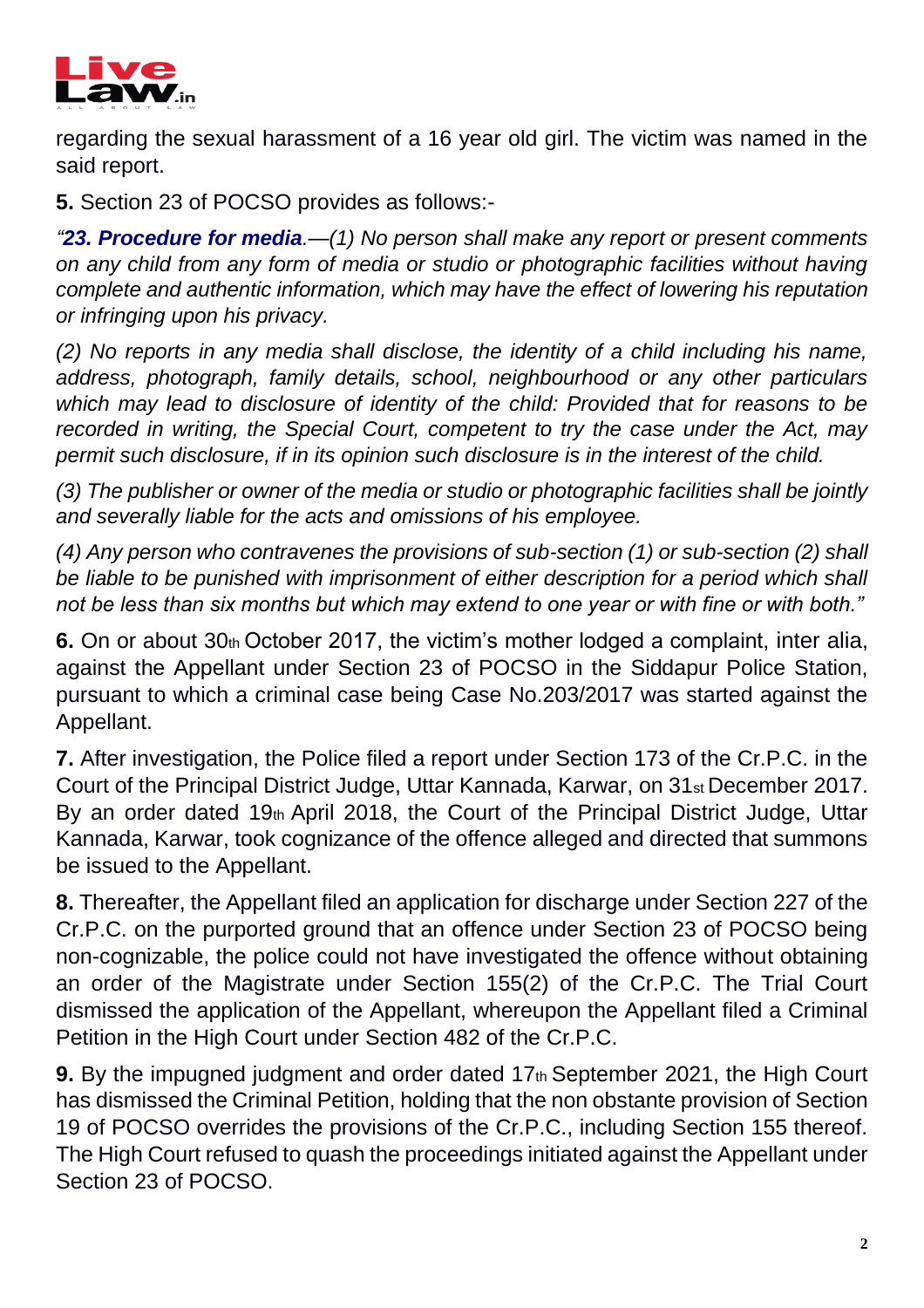

**10.** Mr. Devdutt Kamat, Senior Counsel appearing on behalf of the Appellant submitted that the provisions of the Cr.P.C. are applicable to all offences punishable by any law for the time being in force, except where a special law provides for a special procedure, overriding the general procedure under the Cr.P.C.

**11.** In support of his aforesaid submissions, Mr. Kamat referred to Section 2(n) of the Cr.P.C., which defines 'offence' to mean any act or omission made punishable by any law for the time being in force. Referring to Section 4 of the Cr.P.C. particularly subsection (2) thereof, Mr. Kamat emphasized that all offences, including an offence under Section 23 of POCSO have to be investigated and tried in accordance with the Cr.P.C.

**12.** Section 4 of the Cr.P.C. reads:

*"4. Trial of offences under the Indian Penal Code and other laws.—(1) All offences under the Indian Penal Code (45 of 1860) shall be investigated, inquired into, tried, and otherwise dealt with according to the provisions hereinafter contained.*

*(2) All offences under any other law shall be investigated, inquired into, tried, and otherwise dealt with according to the same provisions, but subject to any enactment for the time being in force regulating the manner or place of investigating, inquiring into, trying or otherwise dealing with such offences."* 

**13.** Mr. Kamat further submitted that an offence under Section 23 of POCSO, which is punishable with maximum imprisonment which may extend to one year, is a noncognizable and bailable offence, as per Section 2(l) read with Part II of the First Schedule of the Cr.P.C., extracted hereinbelow for convenience:

"2(l) "non-cognizable offence" means an offence for which, and "noncognizable case" means a case in which, a police officer has no authority to arrest without warrant;"

| <b>Offence</b>                                                                                                  | Cognizable<br>or<br>noncognizable | Bailable or nonbailable | By what Court triable                             |
|-----------------------------------------------------------------------------------------------------------------|-----------------------------------|-------------------------|---------------------------------------------------|
| lf<br>punishable<br>with<br>death, imprisonment<br>for<br>life,<br>or<br>imprisonment for more<br>than 7 years. | Cognizable                        | Non-Bailable            | <b>Court of Session</b>                           |
| lf<br>punishable<br>with   Ditto<br>imprisonment for 3<br>years and upwards but<br>not more than 7 years.       |                                   | Ditto                   | Magistrate of the first<br>class                  |
| lf<br>with<br>punishable<br>imprisonment for less                                                               | Non-cognizable<br><b>Bailable</b> | Any Magistrate          | lf<br>punishable<br>with<br>imprisonment for less |

"II-CLASSIFICATION OF OFFENCES AGAINST OTHER LAWS"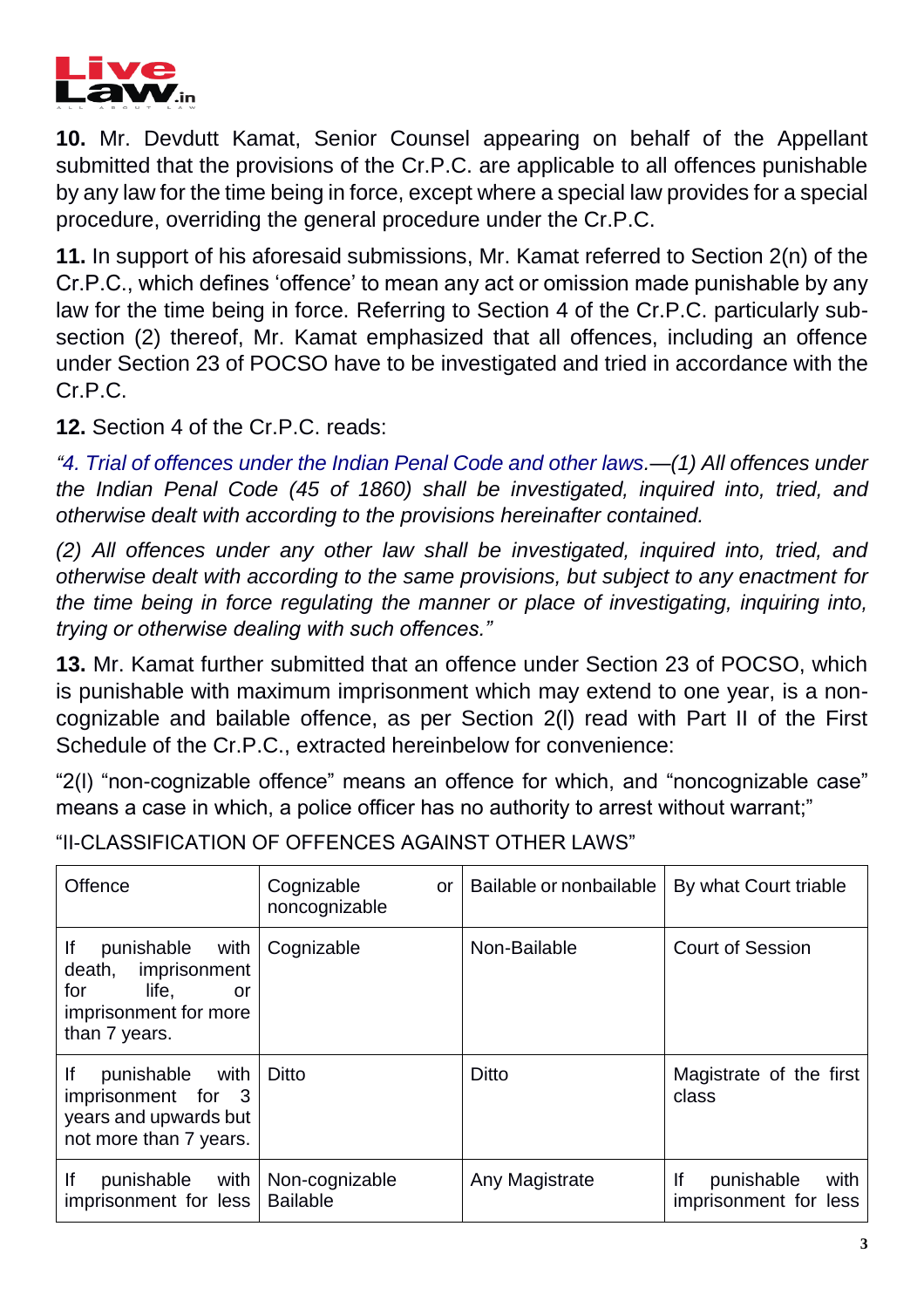

| than 3 years or with |  | than 3 years or with |
|----------------------|--|----------------------|
| fine only.           |  | fine only.           |

**14.** Mr. Kamat submitted that the mandatory provision of Section 155(2) of the Cr.P.C. makes it obligatory on a Police Officer to investigate a non-cognizable case with prior permission of the Magistrate, failing which the proceedings are liable to be quashed. The police, therefore, have no jurisdiction to investigate into an offence under Section 23 of POCSO, without prior sanction of the jurisdictional Magistrate.

**15.** Mr. Kamat took this Court through Section 155 of the Cr.P.C., set out hereinbelow:

*"155. Information as to non-cognizable cases and investigation of such cases.—(1) When information is given to an officer in charge of a police station of the commission within the limits of such station of a non-cognizable offence, he shall enter or cause to be entered the substance of the information in a book to be kept by such officer in such form as the State Government may prescribe in this behalf, and refer the informant to the Magistrate.*

*(2) No police officer shall investigate a non-cognizable case without the order of a Magistrate having power to try such case or commit the case for trial.*

*(3) Any police officer receiving such order may exercise the same powers in respect of the investigation (except the power to arrest without warrant) as an officer in charge of a police station may exercise in a cognizable case.*

*(4) Where a case relates to two or more offences of which at least one is cognizable, the case shall be deemed to be a cognizable case, notwithstanding that the other offences are non-cognizable."* 

**16.** Mr. Kamat emphatically argued that no Police Officer could investigate a noncognizable offence, without the order of a Magistrate having power to try such case, or commit the case for trial, in view of the express bar of Section 155(2) of the Cr.P.C.

**17.** Mr. Kamat argued that, from the language and tenor of POCSO read with the Cr.P.C., it is patently clear that Legislature has intended that the provisions of the Cr.P.C. would have to be followed in respect of an offence under POCSO and more so in respect of an offence under Section 23 of POCSO. Mr. Kamat submitted that unlike Section 19, Section 23 of POCSO does not exclude the application of the provisions of the Cr.P.C.

**18.** Mr. Kamat submitted that Section 31 read with Section 33(9) of POCSO categorically makes the provisions of the Cr.P.C. applicable to proceedings under POCSO before the Special Court. In the context of his submissions, Mr. Kamat referred to Section 31 and Section 33(9) of POCSO extracted hereinbelow:

*"31. Application of Code of Criminal Procedure, 1973 to proceedings before a Special Court.—Save as otherwise provided in this Act, the provisions of the Code of Criminal Procedure, 1973 (2 of 1974) (including the provisions as to bail and bonds) shall apply*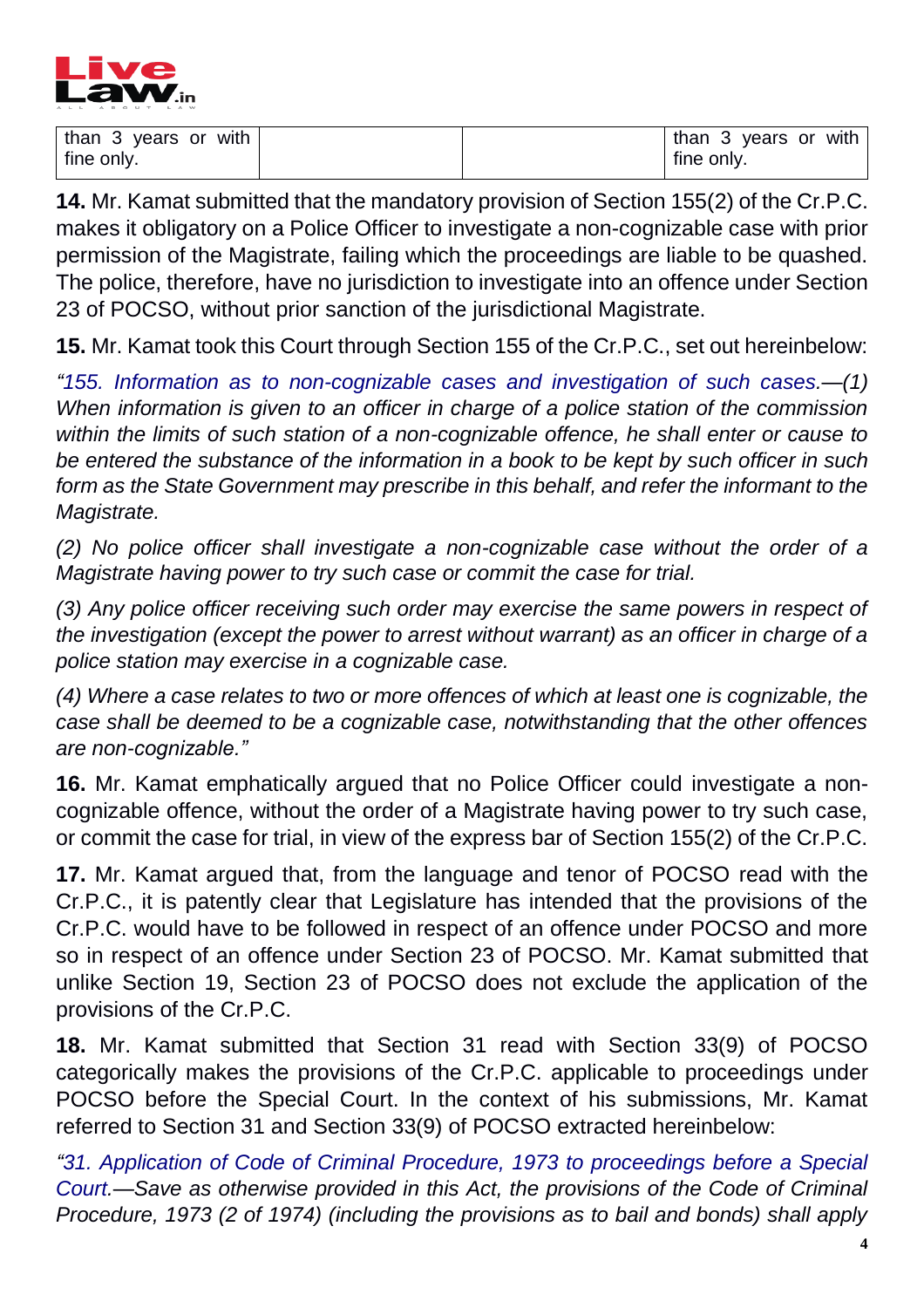

*…* 

*to the proceedings before a Special Court and for the purposes of the said provisions, the Special Court shall be deemed to be a Court of Sessions and the person conducting a prosecution before a Special Court, shall be deemed to be a Public Prosecutor.*

*33. Procedure and powers of Special Court.- (9) Subject to the provisions of this Act, a Special Court shall, for the purpose of the trial of any offence under this Act, have all the powers of a Court of Session and shall try such offence as if it were a Court of Session, and as far as may be, in accordance with the procedure specified in the Code of Criminal Procedure, 1973 (2 of 1974) for trial before a Court of Session."*

**19.** Mr. Kamat emphatically argued that the finding of the High Court that the provisions of the Cr.P.C. were excluded for the purpose of Section 23 of POCSO by reason of Section 19 of POCSO, was erroneous. He emphatically argued:

(i) Section 23 of POCSO does not exclude the provisions of Cr.P.C. Section 19 of POCSO, which excludes the Cr.P.C., in respect of reporting of an offence, does not apply to an offence under Section 23 of POCSO.

(ii) Section 31 of POCSO makes the Cr.P.C. applicable to proceedings before the Special Court under POCSO, unless specifically excluded. This provision has not been noticed by the High Court.

(iii) Section 33 (9) of POCSO provides that the trial of offences is to be conducted in accordance with the procedure specified in the Cr.P.C. This Provision has also not been noticed by the High Court.

**20.** In support of his argument that proceedings against the Appellant were liable to be quashed for want of permission of the jurisdictional Magistrate under Section 155(2) of the Cr.P.C., Mr. Kamat cited **Keshav Lal Thakur v. State of Bihar,** (1996) 11 SCC 557 where this Court held:

*"3. …On the own showing of the police, the offence under Section 31 of the Act is noncognizable and therefore the police could not have registered a case for such an offence under Section 154 CrPC. Of course, the police is entitled to investigate into a noncognizable offence pursuant to an order of a competent Magistrate under Section 155(2) CrPC but, admittedly, no such order was passed in the instant case. That necessarily means, that neither the police could investigate into the offence in question nor submit a report on which the question of taking cognizance could have arisen…"* 

**21.** Mr. Kamat argued that in **Keshav Lal Thakur** (supra) the facts and circumstances were similar to the facts and circumstances of this case where the chargesheet had been filed without any order of the competent Magistrate under Section 155 (2) of the Cr.P.C. and cognizance had also been taken. This Court categorically held that the entire investigation was vitiated by want of permission under Section 155(2) of the Cr.P.C.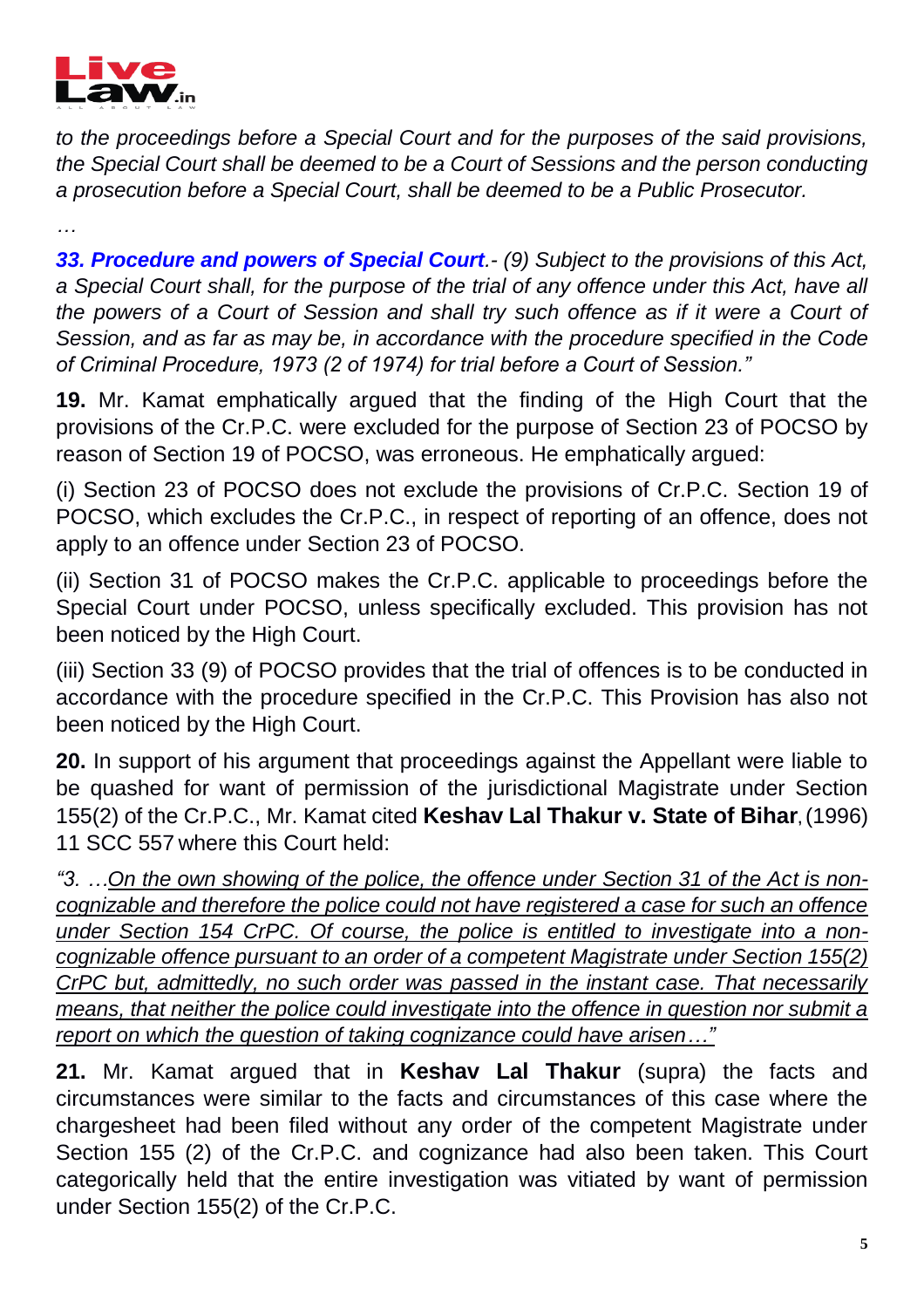

**22.** Mr. Kamat also cited **State of Punjab v. Davinder Pal Singh Bhullar and Others**, (2011) 14 SCC 770 where this Court held:

*"107. It is a settled legal proposition that if initial action is not in consonance with law, all subsequent and consequential proceedings would fall through for the reason that illegality strikes at the root of the order. In such a fact situation, the legal maxim sublato fundamento cadit opus meaning thereby that foundation being removed, structure/work falls, comes into play and applies on all scores in the present case.*

*108. In Badrinath v. Govt. of T.N. [(2000) 8 SCC 395 : 2001 SCC (L&S) 13 : AIR 2000 SC 3243] and State of Kerala v. Puthenkavu N.S.S. Karayogam [(2001) 10 SCC 191] this Court observed that once the basis of a proceeding is gone, all consequential acts, actions, orders would fall to the ground automatically and this principle is applicable to judicial, quasi-judicial and administrative proceedings equally.*

*109. Similarly in Mangal Prasad Tamoli v. Narvadeshwar Mishra [(2005) 3 SCC 422] this Court held that if an order at the initial stage is bad in law, then all further proceedings, consequent thereto, will be non est and have to be necessarily set aside.*

*110. In C. Albert Morris v. K. Chandrasekaran [(2006) 1 SCC 228] this Court held that a right in law exists only and only when it has a lawful origin. (See also Upen Chandra Gogoi v. State of Assam [(1998) 3 SCC 381 : 1998 SCC (L&S) 872] , Satchidananda Misra v. State of Orissa [(2004) 8 SCC 599 : 2004 SCC (L&S) 1181] , SBI v. Rakesh Kumar Tewari [(2006) 1 SCC 530 : 2006 SCC (L&S) 143] and Ritesh Tewari v. State of U.P. [(2010) 10 SCC 677 : (2010) 4 SCC (Civ) 315 : AIR 2010 SC 3823] 111. Thus, in view of the above, we are of the considered opinion that the orders impugned being a nullity, cannot be sustained. As a consequence, subsequent proceedings/ orders/FIR/ investigation stand automatically vitiated and are liable to be declared non est."*

**23.** Relying on the aforesaid judgment, Mr. Kamat emphatically argued that the initial action of investigation against the Appellant, of offence under Section 23 of POCSO, being illegal, all subsequent actions would be vitiated.

**24.** Mr. Padhi, appearing for the State of Karnataka, submitted that POCSO had been enacted by Parliament with the laudatory object of punishing sexual offences against children. Section 23 of POCSO prevents publication of the identity of the victim. In this case, the name of the victim had been published in the news report.

**25.** Mr. Padhi next argued that POCSO being a special enactment, it overrides the general procedural law. Moreover, Section 19 of POCSO begins with a non obstante clause which reads "Notwithstanding anything contained in the Code of Criminal Procedure, 1973….". This clearly shows that Sections 154 and 155 of the Cr.P.C. have no application to an offence under Section 23 of POCSO. The police has duty under Section 19(1) and 19(2)(c) of POCSO to record the information given by any person having knowledge that a crime under POCSO is likely to be committed or has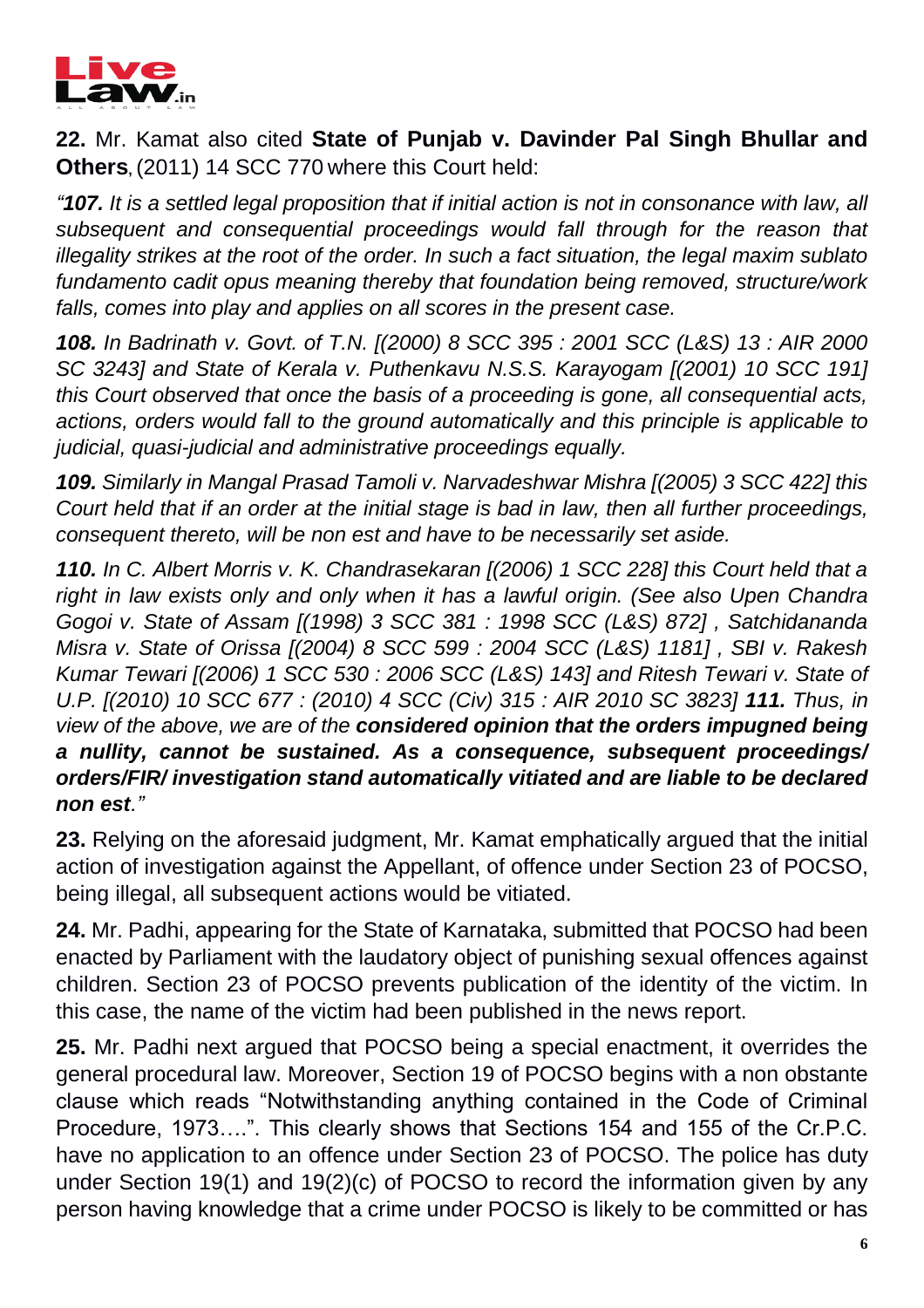

been committed. Mr. Padhi submitted that Section 19 of POCSO applies to any offence under POCSO. Section 19 of POCSO does not exclude offence under Section 23 of POCSO.

**26.** Mr. Padhi further submitted that the case had gone beyond the stage of investigation and chargesheet had been filed. The Court had taken cognizance. Mr. Padhi argued that even assuming, for the sake of argument, that the police were required to take prior permission of the concerned jurisdictional Magistrate before proceeding with the investigation, that in itself does not vitiate the order of the Court taking cognizance and framing charges. The accused has to demonstrate grave prejudice, which the Appellant has not been able to do.

**27.** Mr. Padhi cited **Fertico Marketing and Investment Private Limited and Others v. Central Bureau of Investigation and Another**, (2021) 2 SCC 525 where this Court held:

*"22. …* 

*"9. … If, therefore, cognizance is in fact taken, on a police report vitiated by the breach of a mandatory provision relating to investigation, there can be no doubt that the result of the trial which follows it cannot be set aside unless the illegality in the investigation can be shown to have brought about a miscarriage of justice. That an illegality committed in the course of investigation does not affect the competence and the jurisdiction of the Court for trial is well settled as appears from the cases in Parbhu v. King Emperor [Parbhu v. King Emperor, 1944 SCC OnLine PC 1 : (1943-44) 71 IA 75 : AIR 1944 PC 73] and Lumbhardar Zutshi v. R. [Lumbhardar Zutshi v. R., 1949 SCC OnLine PC 64 : (1949-50) 77 IA 62 : AIR 1950 PC 26]* 

*These no doubt relate to the illegality of arrest in the course of investigation while we are concerned in the present cases with the illegality with reference to the machinery for the*  collection of the evidence. This distinction may have a bearing on the question of *prejudice or miscarriage of justice, but both the cases clearly show that invalidity of the investigation has no relation to the competence of the Court. We are, therefore, clearly, also, of the opinion that where the cognizance of the case has in fact been taken and the case has proceeded to termination, the invalidity of the precedent investigation does not vitiate the result, unless miscarriage of justice has been caused thereby."* 

*It could thus be seen that this Court has held that the cognizance and the trial cannot be set aside unless the illegality in the investigation can be shown to have brought about miscarriage of justice. It has been held that the illegality may have a bearing on the question of prejudice or miscarriage of justice but the invalidity of the investigation has no relation to the competence of the court."*

**28.** Mr. Padhi submitted that it is settled law that an order taking cognizance of an offence alleged is not vitiated by any defect in investigation. Section 462 read with Section 465 of the Cr.P.C. protects the trial from any defect in investigation.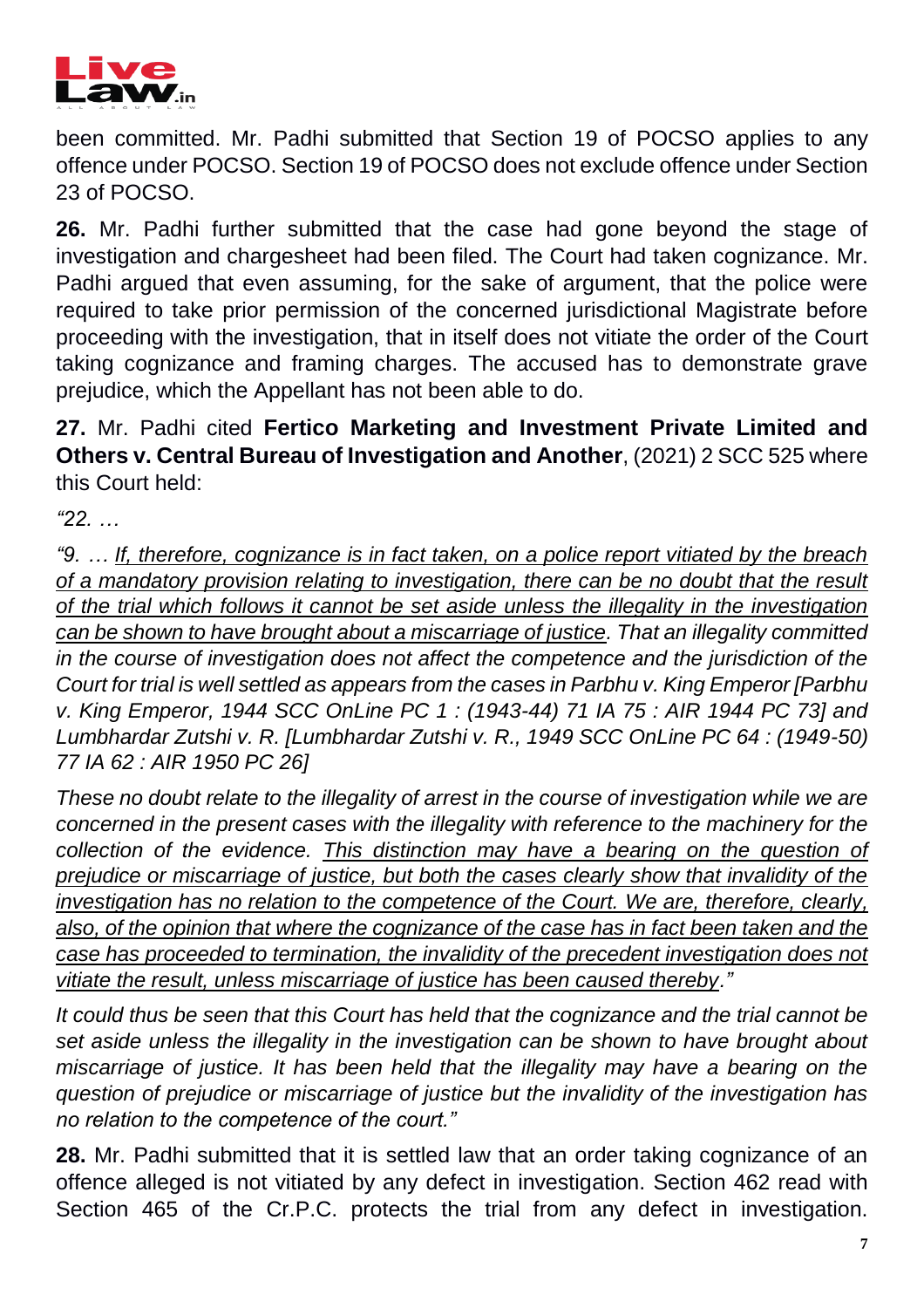

Distinguishing **Keshav Lal Thakur (supra)** cited by Mr. Kamat, Mr. Padhi argued that the same does not deal with the earlier judgment of this Court in **H. N. Rishbud and Others v. State of Delhi**, (1955) 1 SCR 1150. Mr. Padhi submitted that the judgment in **Davinder Pal Singh Bhullar** (supra) cited by Mr. Kamat has no application in the facts and circumstances of this case since the issue was as follows:

*"2. The appeals herein raise peculiar substantial questions of law as to whether the High Court can pass an order on an application entertained after final disposal of the criminal appeal or even suo motu particularly, in view of the provisions of Section 362 of the Code of Criminal Procedure, 1973 (hereinafter called "CrPC") and as to whether in exercise of its inherent jurisdiction under Section 482 CrPC the High Court can ask a particular investigating agency to investigate a case following a particular procedure through an exceptionally unusual method which is not in consonance with the statutory provisions of CrPC."* 

**29.** In his reply, Mr. Kamat argued that this is not a case of defective investigation as sought to be argued on behalf of the State, but a case of investigation without jurisdiction. Distinguishing **Fertico Marketing and Investment Private Limited**  (supra) cited on behalf of the State, Mr. Kamat argued that defective investigation may not vitiate a trial unless there is miscarriage of justice. In **Fertico Marketing and Investment Private Limited (supra)** consent under Section 6 of the Delhi Special Police Establishment Act 1946 had subsequently been granted to the CBI after registration of the FIR.

**30.** Mr. Kamat also argued that Sections 462 and 465 of the Cr.P.C., cited by Mr. Padhi are not attracted in this case. Section 462 relates to inquiry or trial or other proceedings in the wrong place and Section 465 saves an order of a Court of competent jurisdiction in case of any error or irregularity in any sanction for the prosecution, unless the Court is of the opinion that a failure of justice had, in fact, been occasioned.

**31.** Unlike Section 4(1) of the Cr.P.C., which requires all offences under the Indian Penal Code, 1860 (hereinafter referred to as the "the IPC") to be investigated, inquired into, tried or otherwise dealt with according to the Cr.P.C., Section 4(2) of the Cr.P.C. requires all offences under any other law to be investigated, inquired into, tried or otherwise dealt with according to the provisions of the Cr.P.C., subject to any enactment for the time being in force, regulating the manner and place of investigating, inquiring into, trying or otherwise dealing with offences.

**32.** Section 5 of the Cr.P.C. categorically states that nothing in the Cr.P.C. shall, in the absence of a specific provision to the contrary, affect any special law for the time being in force, or any special jurisdiction or power conferred, or any special form of procedure prescribed by any other law for the time being in force. POCSO is a special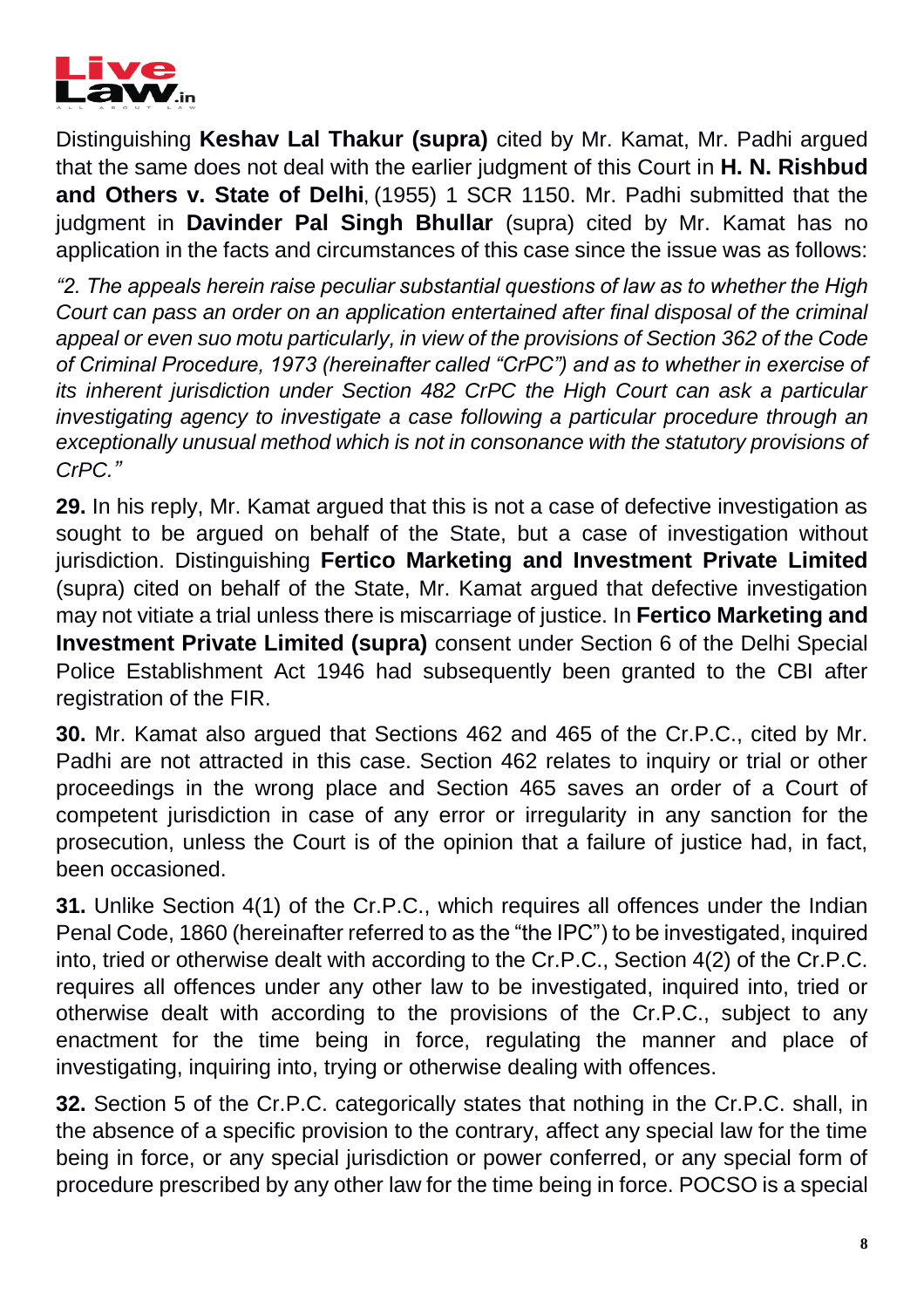

law for protection of children against sexual abuse. Section 5 of the Cr.P.C. is set out hereinbelow for convenience: -

*"5. Saving.—Nothing contained in this Code shall, in the absence of a specific provision to the contrary, affect any special or local law for the time being in force, or any special jurisdiction or power conferred, or any special form of procedure prescribed, by any other law for the time being in force."*

**33.** On a combined reading of Sections 4(1) and (2) with Section 5 of the Cr.P.C., all offences under the IPC are to be investigated into, tried or otherwise dealt with in accordance with the provisions of the Cr.P.C. and all offences under any other law are to be investigated, inquired into, tried or otherwise dealt with, according to the same provisions of the Cr.P.C., subject to any enactment for the time being in force, regulating the manner of investigating, inquiring into, trying or otherwise dealing with such offences.

**34.** Section 19 of POCSO is set out hereinbelow for convenience:

*"19. Reporting of offences.- (1) Notwithstanding anything contained in the Code of Criminal Procedure, 1973 (2 of 1974), any person (including the child), who has apprehension that an offence under this Act is likely to be committed or has knowledge that such an offence has been committed, he shall provide such information to,--*

*(a) the Special Juvenile Police Unit; or* 

*(b) the local police.*

*(2) Every report given under sub-section (1) shall be—*

*(a) ascribed an entry number and recorded in writing;* 

*(b) be read over to the informant;* 

*(c) shall be entered in a book to be kept by the Police Unit.*

*(3) Where the report under sub-section (1) is given by a child, the same shall be recorded under subsection (2) in a simple language so that the child understands contents being recorded.*

*(4) In case contents are being recorded in the language not understood by the child or wherever it is deemed necessary, a translator or an interpreter, having such qualifications, experience and on payment of such fees as may be prescribed, shall be provided to the child if he fails to understand the same.*

*(5) Where the Special Juvenile Police Unit or local police is satisfied that the child against whom an offence has been committed is in need of care and protection, then, it shall, after recording the reasons in writing, make immediate arrangement to give him such care and protection( including admitting the child into shelter home or to the nearest hospital) within twenty-four hours of the report, as may be prescribed.*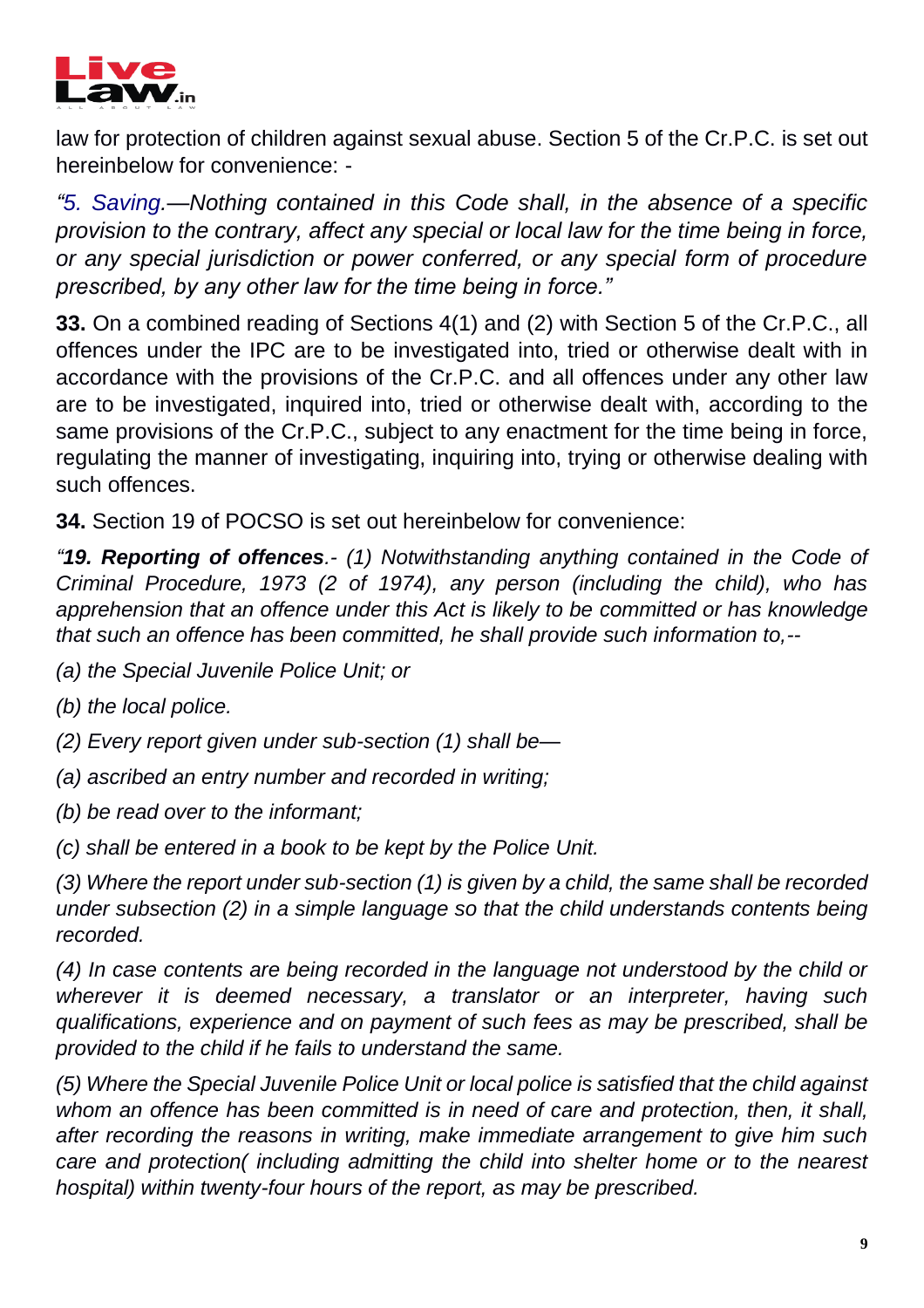

*(6) The Special Juvenile Police Unit or local police shall, without unnecessary delay but within a period of twenty-four hours, report the matter to the Child Welfare Committee*  and the Special Court or where no Special Court has been designated, to the Court of *Session, including need of the child for care and protection and steps taken in this regard.*

*(7) No person shall incur any liability, whether civil or criminal, for giving the information in good faith for the purpose of sub-section (1)."*

**35.** The language and tenor of Section 19 of POCSO and subsections thereof makes it absolutely clear that the said Section does not exclude offence under Section 23 of POCSO. This is patently clear from the language and tenor of Section 19(1), which reads ".... any person who has apprehension that an offence under this Act is likely to be committed or has knowledge that such an offence has been committed……". The expression "offence" in Section 19 of POCSO would include all offences under POCSO including offence under Section 23 of POCSO of publication of a news report, disclosing the identity of a child victim of sexual assault.

**36.** Moreover, sub-section (5) of Section 19 of POCSO provides that where the Special Juvenile Police Unit or local police is satisfied that the child against whom an offence has been committed, is in need of care and protection it shall, after recording reasons in writing, make immediate arrangements to give the child such care and protection including admitting the child into a shelter home or hospital within 24 hours of the report. Action under sub-section (5) of Section 19 of POCSO has to be taken with utmost expedition. Such action obviously involves investigation into whether an offence has been committed and whether the child requires special care.

**37.** Sub-section (6) of Section 19 of POCSO requires the Special Juvenile Police Unit or local police, as the case may be, to report information to the Child Welfare Committee and the Special Court or where no Special Court has been designated to the Court of Sessions without unnecessary delay, within 24 hours from the receipt of information. The report is to include need, if any, of the concerned child for care and protection and steps taken in this regard. A child, whose identity is disclosed in the media may very well be in need of care and protection. Disclosure of the identity of the child in the media may also expose the child victim of sexual offence to vindictive retaliation by the perpetrators of the crime or their accomplices.

**38.** Section 31 of POCSO, relied upon by Mr. Kamat provides that the provisions of the Cr.P.C., including provisions as to bail and bonds are to apply to the proceedings before a Special Court, and for the purposes of the said provisions, the Special Court shall be deemed to be a Court of Sessions and the person conducting prosecution before a Special Court shall be deemed to be a Public Prosecutor. The said Section has nothing to do with reporting or investigation of an offence. Section 33(9) of POCSO extracted hereinabove, which confers powers of a Court of Sessions on the Special Court to try offences under POCSO, also has nothing to do with the reporting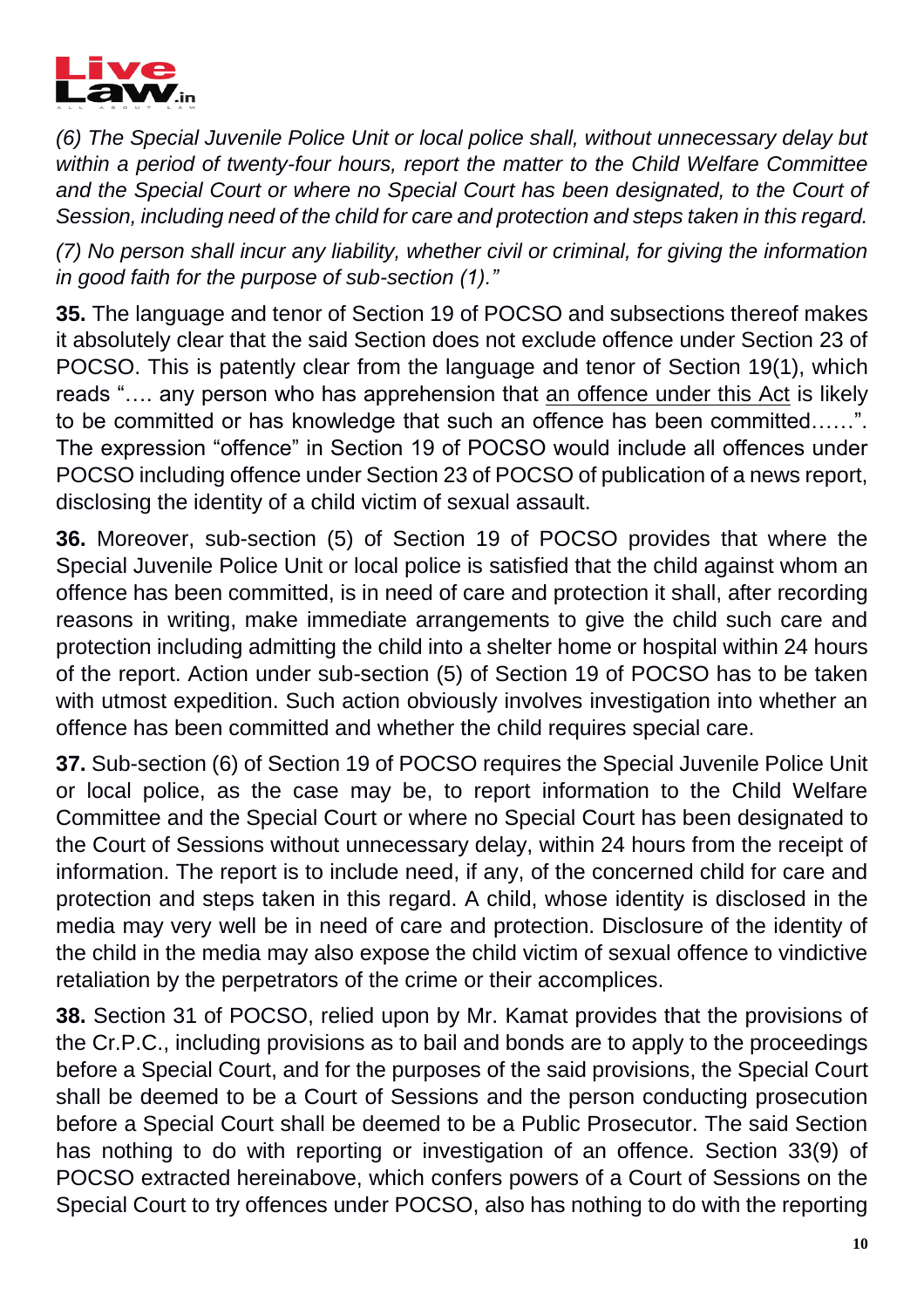

or investigation of an offence. Subject to the provisions of POCSO, the Special Court is to try an offence under POCSO, as if it were a Court of Sessions "**as far as may be"**, in accordance with the procedure specified in the Cr.P.C. for trial before a Sessions Court. Neither Section 31 nor Section 33(9) of POCSO makes any reference to investigation.

**39.** It is well settled that legislative intent is to be construed from the words used in the statute, as per their plain meaning. Had Legislature intended that the Cr.P.C. should apply to investigation of an offence under Section 23 of POCSO, would specifically have provided so. The expression "investigation" would, as in Section 4(1) or (2) of the Cr.P.C., have expressly been incorporated in Section 31 or Section 33(9) or elsewhere in POCSO.

**40.** In our society, victims of sexual offence are, more often than not, treated as the abettor, if not perpetrator of the crime, even though the victim may be absolutely innocent. Instead of empathizing with the victim people start finding fault with the victim. The victim is ridiculed, defamed, gossiped about, and even ostracized.

**41.** Section 228A of IPC makes disclosure of the identity of any person, against whom the offence of rape or any related offence is found to have been committed, punishable with imprisonment of either description for a term which may extend to two years and also liable to fine.

**42.** Sub-section (2) of Section 327 of the Cr.P.C. requires that the trial of rape be conducted in camera and sub-section (3) of the said Section prohibits the printing or publishing of any matter in relation to proceedings under Sections 376, 376A to 376E of the IPC.

**43.** Section 74 of the Juvenile Justice (Care and Protection of Children) Act, 2015 (hereinafter referred to as the "JJ Act") prohibits disclosure of the name, address, school or any other particular, which may lead to the identification of a child in conflict with law or a child in need of care and protection or a child victim or witness of a crime in any newspaper, magazine, news-sheet or audio-visual media or other forms of communication, regarding any inquiry or investigation or judicial procedure, unless for reasons to be recorded in writing, the Board or Committee, as the case may be, holding the inquiry may permit such disclosure, if in its opinion such disclosure is in the best interest of the child.

**44.** The entire object of provisions such as Section 228A of the IPC, 327(2) of the Cr.P.C., Section 74 of the JJ Act and Section 23 of POCSO is to prevent disclosure of the identity of the victim. The identity of the victim should not be discernible from any matter published in the media.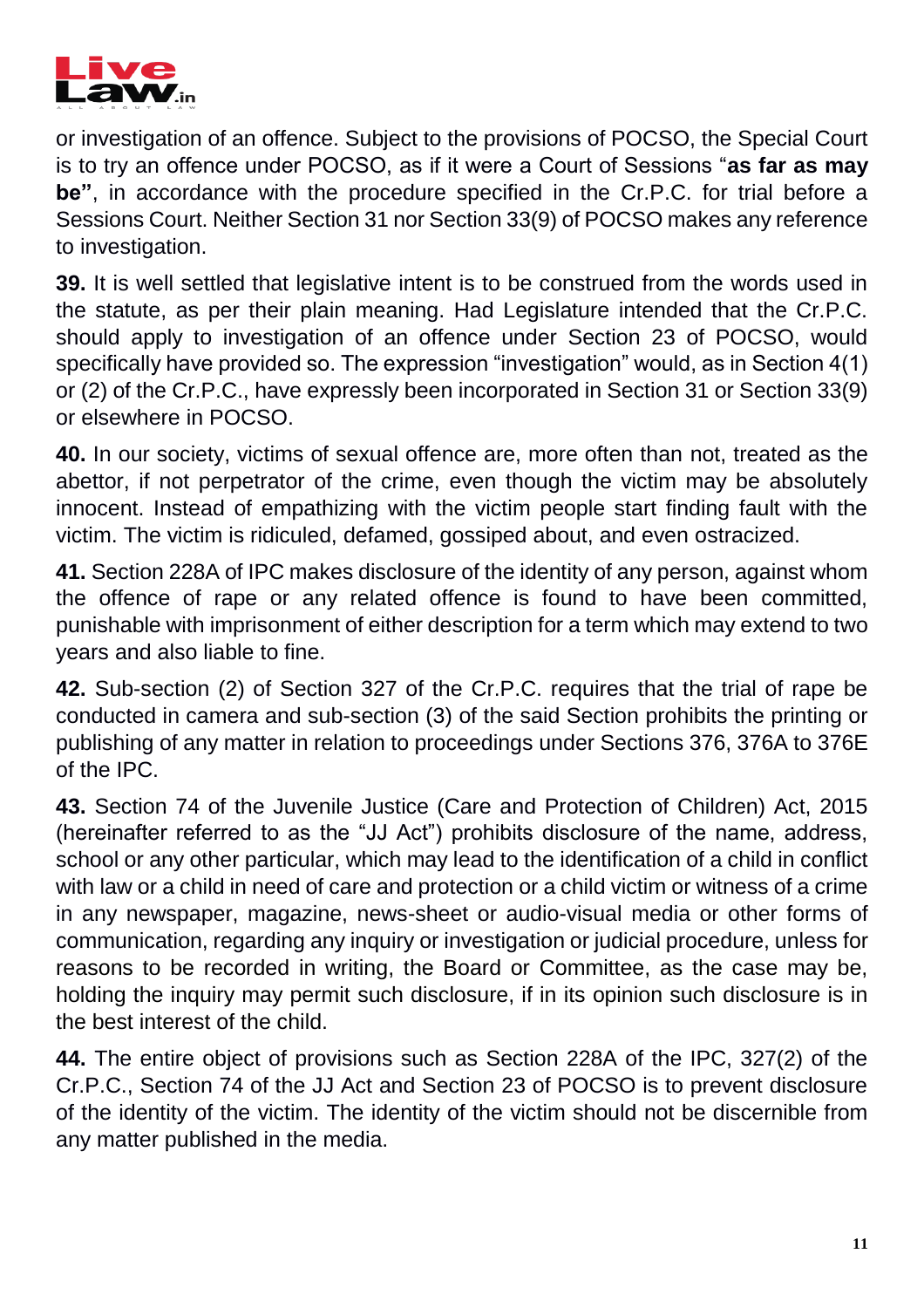

**45.** The Charter of the United Nations reaffirms the faith of the peoples of the United Nations in fundamental human rights, in the dignity and worth of the human person and in the equal rights of men and women.

**46.** As stated in the Preamble to the Universal Declaration of Human Rights, adopted by the United Nations on 10th December 1948, recognition of the inherent dignity and of the equal and inalienable rights of all members of the human family, is the foundation of freedom, justice and peace in the world. Human Rights should be protected by the Rule of Law.

**47.** As per the Universal Declaration of Human Rights, all human beings are born free and equal in dignity and rights. They are endowed with reason and conscience and should act towards one another in a spirit of brotherhood. Nobody is to be subjected, inter *alia*, to degrading treatment.

**48.** Article 12 of the Universal Declaration of Human Rights says that no one shall be subjected to arbitrary interference with his privacy, family, home or correspondence, nor to attacks on his or her honour and reputation. Everyone has the right to protection of the law against such interference or attacks.

**49.** Every child has the inalienable human right to live with dignity, grow up and develop in an atmosphere conducive to mental and physical health, be treated with equality and not be discriminated against. The inalienable rights of a child include the right to protection of privacy. The Constitution of India guarantees the aforesaid inalienable and basic rights to all, including children. The right to live with dignity, the right to personal liberty, the right to privacy, the right to equality and/or the right against discrimination, the right against exploitation, are Fundamental Rights guaranteed by Part III of the Constitution of India.

**50.** The Directive Principles of State Policy and in particular Article 39(f) casts an obligation on the State to ensure that children are given opportunities and facilities to develop in a healthy manner and in conditions of freedom and dignity and that childhood and youth are protected against exploitation and against moral and material abandonment. For the full and harmonious development of his or her personality, the child should grow up in an atmosphere of happiness, love and understanding and be brought up in the spirit of peace, dignity, tolerance, freedom, equality and solidarity.

**51.** The United Nations Convention on the Rights of the Child, ratified by India on 11th December 1992, was based on the basic principles, inter alia, of nondiscrimination against a child, the best interest of the child, the right of a child to survival and development. The Convention on the Rights of the Child also requires States to undertake all appropriate national, bilateral and multilateral measures to prevent exploitation of children. POCSO not only protects children from sexual offences but also protects the interests of children in general, as victims as well as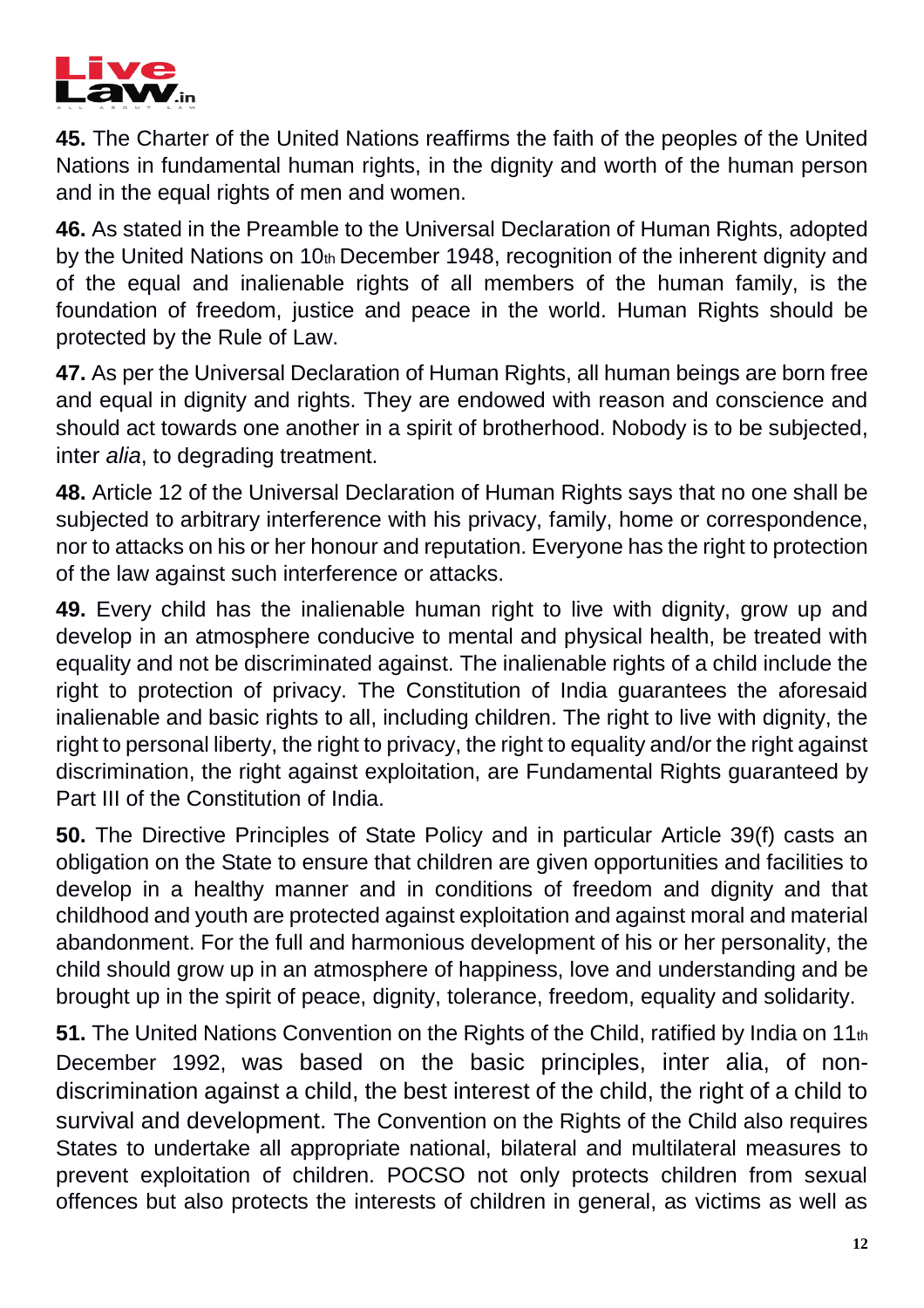

witnesses. The right of a child to dignity not only requires that the child be protected from offences of sexual assault, sexual harassment and pornography but also requires that the dignity of a child be safeguarded. Disclosure of the identity of a child who is a victim of sexual offences or who is in conflict with the law is in fundamental breach of the right of the child to dignity, the right not to be embarrassed.

**52.** Article 16 of the Convention on the Rights of the Child provides that no child shall be subjected to arbitrary or unlawful interference with his or her privacy. The child has the right to the protection of the law against such interference. India has ratified the Convention on the Rights of the Child. The J.J. Act and POCSO are in furtherance of the obligations of India under the Convention. The provision of Section 23 of POCSO which protects child victims of sexual abuse from unwarranted intrusion into privacy, harassment and mental agony has to be strictly enforced. The provision cannot be allowed to be diluted.

# **53.** In **Nipun Saxena v. Union of India**, 2019 (2) SCC 703 this Court held:-

*"38. No doubt, it is the duty of the media to report every crime which is committed. The media can do this without disclosing the name and identity of the victim in case of rape and sexual offences against children. The media not only has the right but an obligation to report all such cases. However, media should be cautious not to sensationalise the same. The media should refrain from talking to the victim because every time the victim repeats the tale of misery, the victim again undergoes the trauma which he/she has gone through. Reportage of such cases should be done sensitively keeping the best interest of the victims, both adult and children, in mind. Sensationalising such cases may garner television rating points (TRPs) but does no credit to the credibility of the media."*

## **54.** In **Nipun Saxena** (supra), this Court directed: -

*"50. In view of the aforesaid discussion, we issue the following directions:* 

*50.1. No person can print or publish in print, electronic, social media, etc. the name of the victim or even in a remote manner disclose any facts which can lead to the victim being identified and which should make her identity known to the public at large. "* 

**55.** The judgment of this Court in **Keshav Lal Thakur** (supra) is clearly distinguishable, in that this Court was dealing with investigation into an offence under Section 31 of the Representation of People Act, 1950. The Representation of People Act, 1950 does not contain any provision regulating the manner or place of investigation, or inquiry into any crime, or otherwise dealing with any offence under the said Act.

**56.** There can be no dispute with the proposition of law laid down in paragraphs 107 to 111 of **Davindar Pal Singh Bhullar** (supra) cited by Mr. Kamat. In this case for the reasons discussed above, it cannot be said that the impugned order of the Special Court taking cognizance of the complaint against the Appellant suffers from any such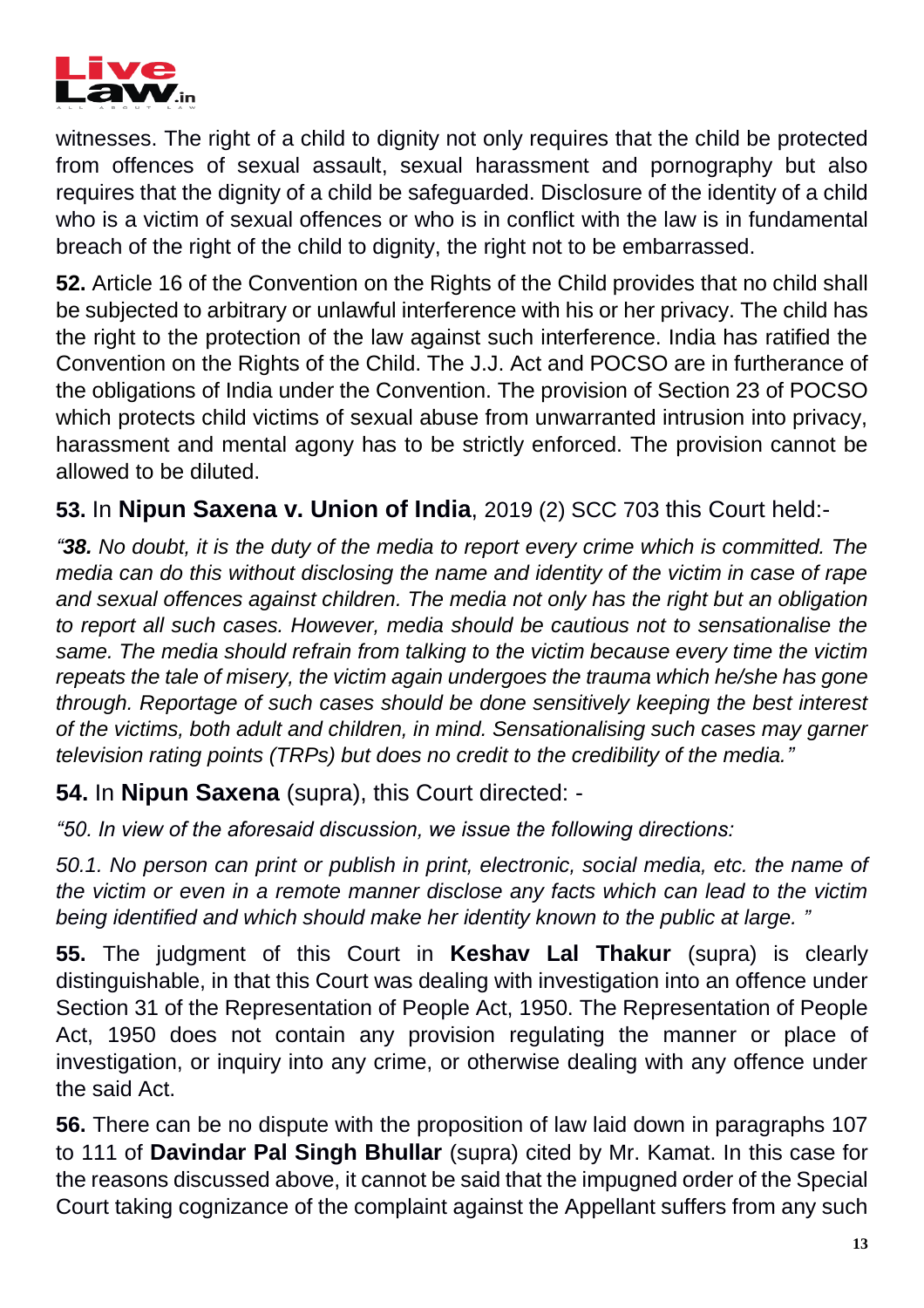

illegality that strikes at the root of the said order. The legal maxim "sublato fundamento cadit opus" is not attracted.

**57.** Mr. Kamat's argument that Section 19 of POCSO does not include offence under Section 23 of POCSO is unsustainable in law and not supported by any cogent reasons. As observed above, the words "offence under this Act" in Section 19(1) of POCSO makes it clear that Section 19 includes all offences under POCSO including offence under Section 23 of POCSO. It is reiterated at the cost of repetition that a child against whom offence under Section 23 of POCSO has been committed, by disclosure of her identity, may require special protection, care and even shelter, necessitating expeditious investigation for compliance of sub-sections (5) and (6) of Section 19 of POCSO.

**58.** I am unable to accept the argument of the Appellant that the proceedings were vitiated and liable to be quashed or the Appellant was liable to be discharged without trial, only because of want of prior permission of the jurisdictional Magistrate to investigate into the alleged offence. The Appellant would have to defend the proceedings initiated against him under Section 23 of the POCSO on merits.

**59.** For the reasons discussed above, I do not find any infirmity with the impugned judgment and order of the High Court which calls for interference by this Court. The appeal is, accordingly, dismissed.

### **J.K. Maheshwari, J.**

I have the benefit of going through the opinion of my esteemed sister Justice Indira Banerjee, however I am unable to agree to the view taken in the judgment for the reasons to follow.

**2.** Leave granted.

**3.** The facts as succinctly stated in the order and on perusal of those, the first core question that arises is that "*In absence of any classification provided in the Protection of Children from Sexual Offences Act, 2021 (in short POCSO Act) regarding offences being cognizable or non-cognizable, can all the offences under the Act may be categorized as cognizable in view of the non-obstante clause specified under Section 19 of POCSO Act?" . The another question is "Whether Section 19 of the POCSO Act have overriding effect to the provisions of Cr.P.C., in particular Chapter 12 titled as 'Information to the police and their powers to investigate' in the context of the provision of Section 4 and 5 of Cr.P.C.?". The last question is "In the case at hand, by virtue of mandate of Section 4(2) of Cr.P.C., in absence of having any provision in Special Enactment i.e. POCSO Act for investigation, to try an offence under Section 23 of POCSO Act, the mandate of Section 155(2) of Cr.P.C. shall be required to be followed ?*"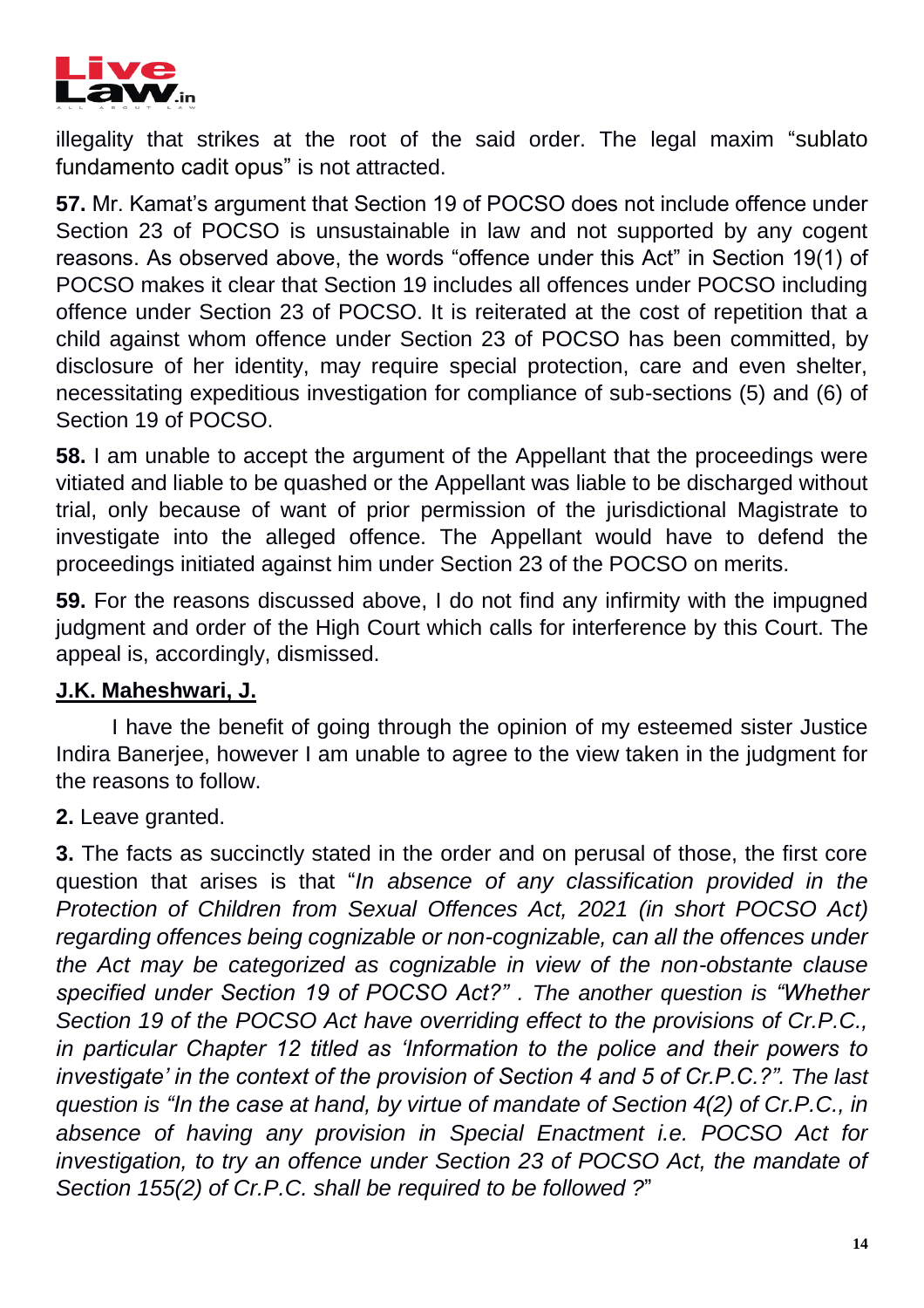

**4.** Before adverting to answer the aforesaid questions, the backdrop of the issue in the instant appeal is described here. As per allegations, the appellant allegedly committed an offence under Section 23 of POCSO Act for disclosing the identity of the victim. Mother of the victim lodged the complaint on 30.10.2017 against the appellant. The matter was reported by the police to the Special Court. Thereafter, investigation was completed and challan was filed on 31.12.2017. The Special Court in-turn took cognizance on 19.04.2018. The appellant then moved an application for discharge before the Special Court, which was rejected vide order dated 28.08.2020. The order taking cognizance and consequential proceedings were assailed by the appellant in a petition under Section 482 of Cr.P.C. before the High Court seeking quashment inter-alia on the ground that offence under Section 23 of POCSO Act being non-cognizable, investigation conducted by police authorities without the order of the magistrate as mandated in Section 155(2) of the Cr.P.C and filing the challan, completing investigation vitiates trial, and all the proceedings deserve to be quashed.

**5.** The Special Court while rejecting the application for discharge observed that in view of Section 19 of POCSO Act, all offences under the Act are cognizable after taking guidance by the judgment of Delhi High Court in the case of **Santosh Kumar Mandal vs. State,** 2016 SCC OnLine Del 5378. It was held the police have power to register the case and investigate without obtaining permission from the magistrate. The Court also observed that sufficient material is available against the appellant to frame charge under Section 23 of POCSO Act and directed to frame the charges.

**6.** The High Court by the impugned order held that Section 19 of POCSO Act provides for reporting of offence and does not classify cognizable or non-cognizable offence. It is said, sub-section (1) of Section 19 of POCSO Act starts with 'non-obstante' clause which overrides the provisions contained under Sections 154 and 155 of Cr.P.C. However, the provisions of Sections 154 and 155 of Cr.P.C. are specifically excluded from application to the provisions of the POCSO Act. Therefore, obtaining the order from the Magistrate under Section 155(2) of Cr.P.C. to investigate a non-cognizable case is not necessary.

**7.** All the aforesaid questions are interlinked to each other, therefore, it is being adverted commonly. In this respect, POCSO Act does not clarify regarding cognizable and non-cognizable offences. However, the definition of the cognizable and noncognizable offence under Sections 2(c) and 2(l) of Cr.P.C. may be relevant and quoted for ready reference –

*2. Definitions. — In this Code, unless the context otherwise requires —*

*\*\** 

*(c) "cognizable offence" means an offence for which, and "cognizable case" means a case in which, a police officer may, in accordance with the First Schedule or under any other law for the time being in force, arrest without warrant;*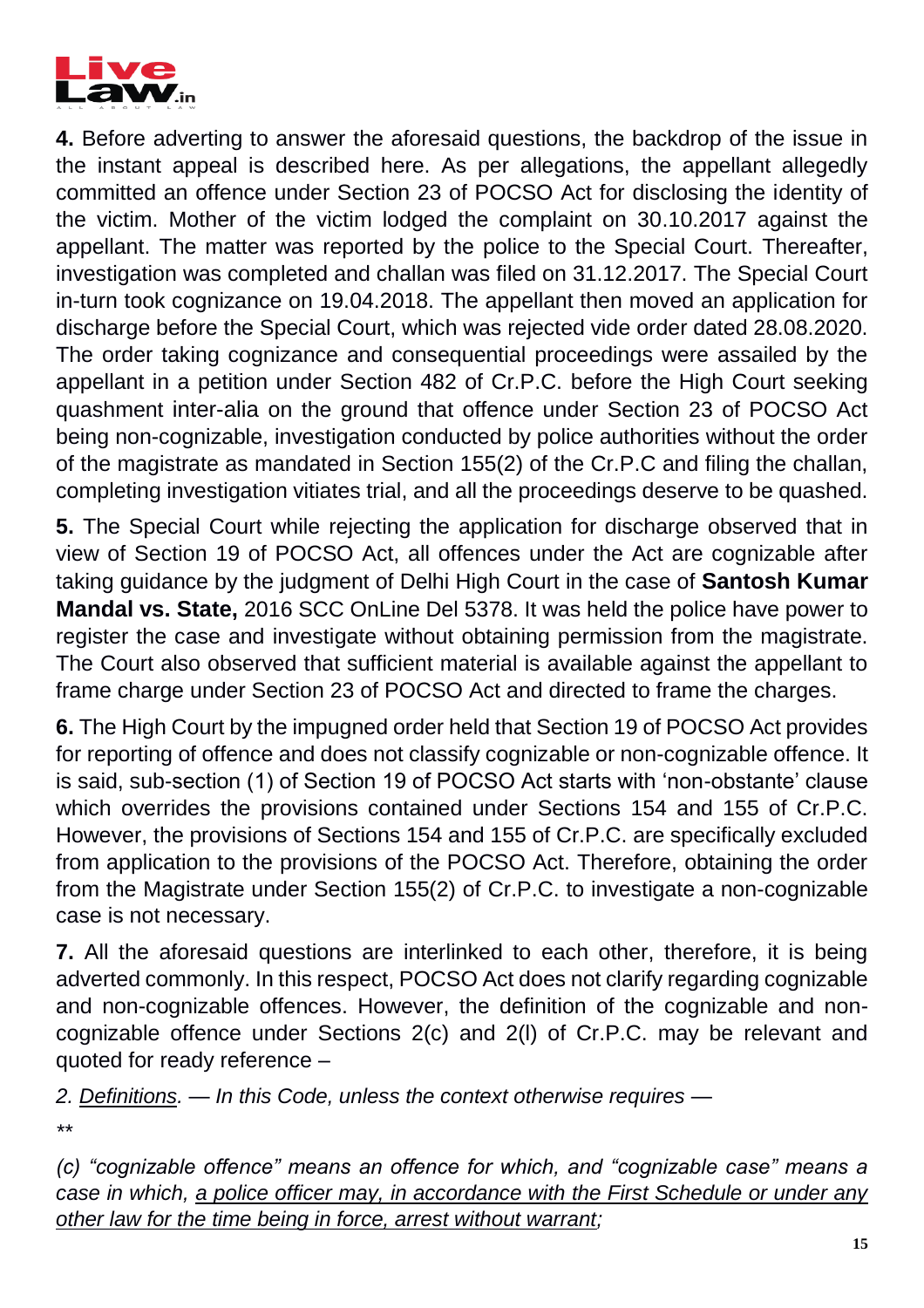

*\*\** 

*(l) "non-cognizable offence" means an offence for which, and "non-cognizable case" means a case in which, a police officer has no authority to arrest without warrant;* 

**8.** On perusal of the aforesaid, it is clear that on commission of the cognizable offence, a police officer may in accordance with First Schedule of Cr.P.C. or under any other law may arrest the accused without warrant. While in a non-cognizable offence, a police officer has no authority to arrest without warrant obtained by an order of the Court.

**9.** The First Schedule of Cr.P.C. provides for classification of offence which is in two parts. Part first of the said Schedule specify punishment; cognizability or noncognizability; bailable or non-bailable; and triable by which court. Part second of First Schedule deals with the offences committed under any other law and specify the description of the offences; cognizability – noncognizability; bailable – non-bailable; and triable by which Court. In para 14 of the judgment above, part second of the First Schedule has been quoted. We can take advantage of it and on perusal of the same, it is clear that the sentence with imprisonment for less than 3 year or with fine if prescribed in that law, then commission of such offence under any other laws will be non-cognizable, bailable and triable by any magistrate. In the present case, an offence under Section 23 of POCSO Act has been allegedly committed in contravention of sub-sections (1) and (2) thereof, which is punishable with imprisonment for a period not less than 6 months but it may extend to 1 year or with fine or with both. Under the POSCO Act, it is not clear all the offences under the said Act are cognizable or some are non-cognizable. However, the Court may have to take the assistance from the provisions of Cr.P.C. on the said issue. In this regard, Section 4 of Cr.P.C. quoted in para 13 of the judgment above can be profitably looked into. As per sub-section 1 of Section 4 of Cr.P.C., trial of offences under Indian Penal Code, and as per sub-section (2) of Section 4 of Cr.P.C. under any other laws shall be investigated enquired into, tried and otherwise dealt with as specified in sub-section (1), subject to any enactment for the time being in force regulating the manner or place of investigating, enquiring into, trying or otherwise dealing with such offences. Section 5 of Cr.P.C. is a 'savings' clause whereby the procedure prescribed in any special or local law for the time being in force shall remain unaffected from the procedure provided in Cr.P.C. So, the provisions specified in any special enactment along with its procedure shall override the provisions of Cr.P.C. and be followed . In other words, the provisions of Cr.P.C. would not tinker with the provisions of special enactment and they are saved to such extent as specified in Section 5 of Cr.P.C. and would be applicable as per Section 4(2) of the Cr.P.C.

**10.** As per the findings recorded by Special Court as well the High Court, the shelter of Section 19 of POCSO Act has been taken relying upon the judgment of Delhi High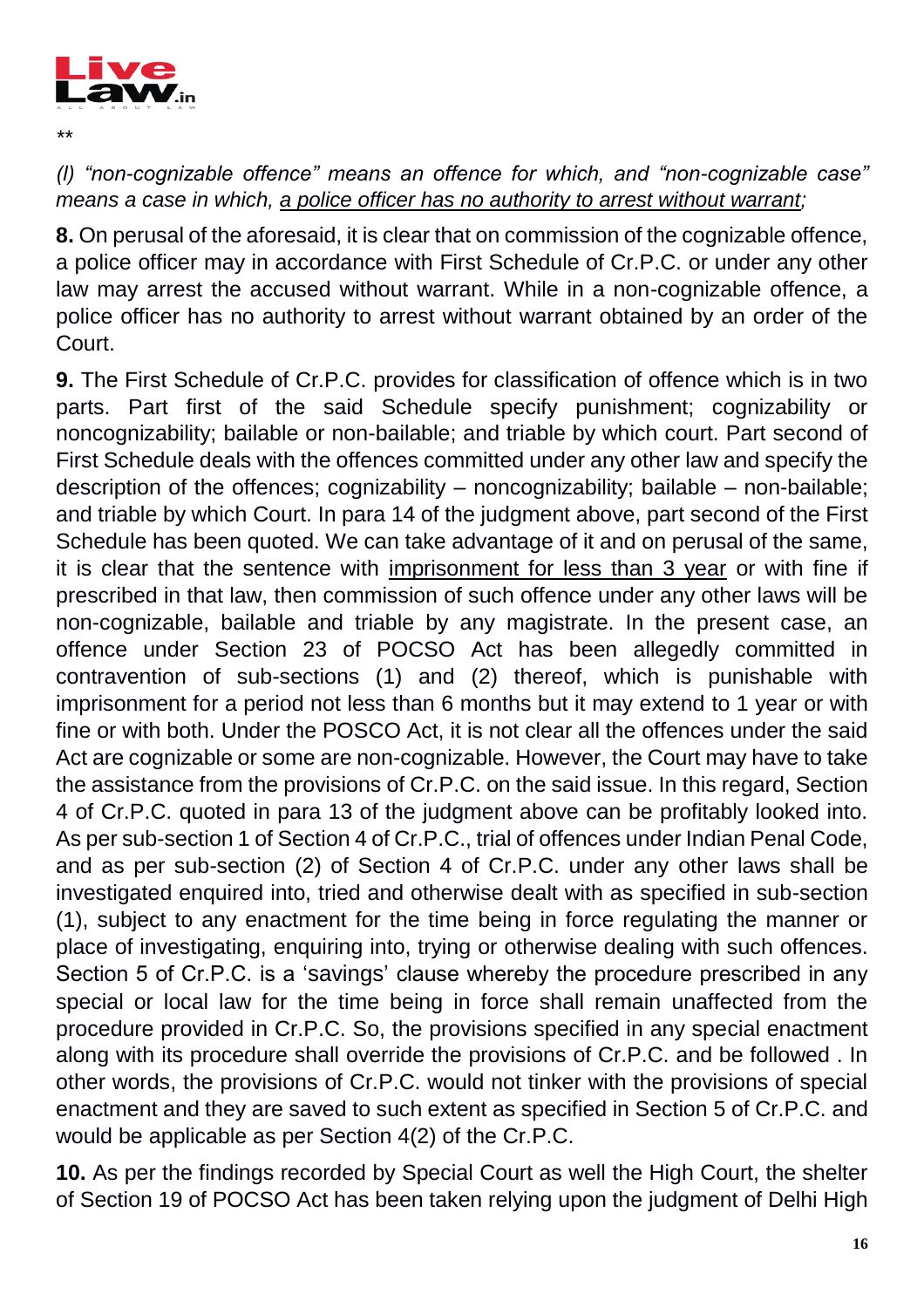

Court in the case of **Santosh Kumar Mandal** (supra). However, the scope, context, applicability of Section 19 of POCSO Act after the said judgment is required to be seen, and to find out whether special enactment deals with investigation after reporting. In para 36 of the judgment above, Section 19 has been quoted which is part of Chapter V of the POCSO Act and provide a procedure for 'reporting' of the cases. It says that 'when any person including the child has apprehension that an offence under the POCSO Act is likely to be committed or has knowledge of commission of the offence, he shall provide such information to the Special Juvenile Police Unit (in short "SJPU") or local police. On reporting the offence under the Act, every such report shall be ascribed an entry number and be recorded in writing; after reading over to the informant; and shall be entered in a book to be kept by the Police Unit. Sub-section (2) prescribes a procedure for ascribing the report made under sub-section (1). As per sub-section (3) , while ascribing the report, it should be in simple language so the child can understand its contents being recorded as it is. As per subsection (4), if necessary, the translator/interpreter may be provided to the child. Looking to the language of sub9 sections (3) and (4), it clearly applies in a case where the report has been lodged by the child and not by the family members. Section 19(5)(6) prescribes special procedure on reporting to the SJPU or local police, and also cast duty on them that if child is in need of care and protection, after recording the reasons in writing, immediate arrangements of such care and protection including admitting the child into shelter home or nearest hospital within 24 hours of report, ought to have been made. Simultaneously, they are supposed to report the matter to the Child Welfare Committee, (in short "CWC") and also to the Special Court or the Court of Sessions, as the case may be. Sub-section (7) confers protection on a person reporting such offence under sub-section (1) in good faith.

**11.** Looking to the language of Section 19, it does not specify all the offences under the POCSO Act are cognizable. Simultaneously either Section 19 or other provisions of the POCSO Act also do not specify how and in what manner the investigation on reporting of commission of offence under sub-section (1) of Section 19 of POCSO Act be made by the police. Indeed, looking to the language of Section 19, it is true that the provisions of the POCSO Act override the provisions of Cr.P.C. being special enactment only to the extent of having corresponding provision. But POCSO Act does not specify how and in what manner the investigation on reporting of the offences ought to be made. In contrast, Chapter XII of Cr.P.C. deals with investigation also after receiving information in a cognizable or non-cognizable offences. The power of investigation has been given to the police officer as per Section 156 and the said officer shall make the investigation following the procedure as prescribed under Section 157 in case of cognizable offences. In noncognizable offences, the information may be recorded under Section 155(1) of Cr.P.C. by an officer in-charge of a police station within whose limit the offence is committed. He shall enter the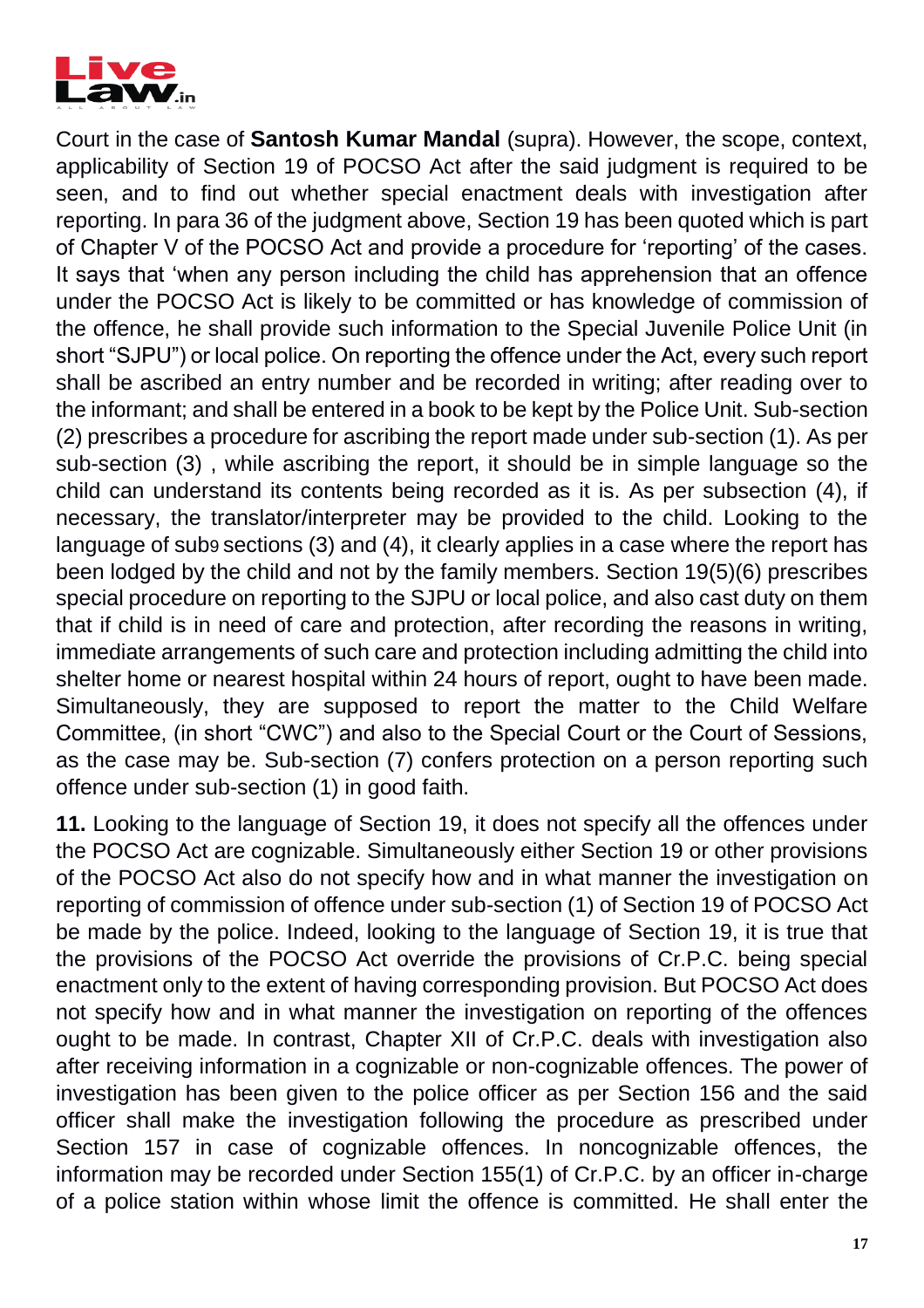

substance of information in a book to be kept by such officer in such form as State Government may prescribe in this behalf, and shall refer the informant to the Magistrate having power to try such case. The said Magistrate may pass an order for investigation which shall be abided by the police officer and shall exercise the same power except the power of arrest without warrant, as he may exercise in investigation of cognizable offences. Otherwise, in a non-cognizable offence, the police officer is not supposed to investigate without the order of Court. Thus, in absence of having any procedure for investigation under the POCSO Act, either for cognizable or noncognizable offences, as mandated by sub-section (2) of Section 4 of Cr.P.C., the procedure prescribed in Cr.P.C. ought to be followed in the matter of investigation enquiring into and trial. Section (5) of Cr.P.C. is a saving clause by which the procedure prescribed in the special enactment will prevail otherwise in absence of the provision and the procedure specified in Cr.P.C. may be applicable.

**12.** After the discussion to the basic provisions of Cr.P.C. and POCSO Act, the order passed by the Trial Court, relying upon the judgment of Delhi High Court in the case of **Santosh Kumar Mandal (supra)** in paragraph 10 is required to be examined. On perusal of the said judgment of Delhi High Court, it reveals Hon'ble Single Judge made a sweeping observation while dealing with the case of Section 12 in reference to Section 19 and said all the offences punishable under the POCSO Act are cognizable in nature. The said observation does not appear to be in consonance to the language of Section 19 of POCSO Act. After perusal of the facts and findings of the said case, it is suffice to say that the Delhi High Court dealt with a case in which the sentence extendable up to three years was there and weighed with the principle that the sentence maximum so prescribed can be looked into to decide the cognizability or non-cognizability. Therefore, under the said impression, the observation made by the High Court that all the offences under the POCSO Act are cognizable, which, in my opinion, can not be said to be correct view.

**13.** The matter with respect to cognizability or noncognizability, the Division Bench judgment of Rajasthan High Court in Criminal Reference No. 1 of 2020, titled **Nathu Ram & Ors. vs. State of Rajasthan & Anr.,** 2021(1) RLW 211 may be relevant, wherein the question posed for answer was as under:

"What would be the nature of an offence (whether cognizable or non-cognizable) for which imprisonment "may extend to three years" is provided and no stipulation is made in the statute regarding it being cognizable/non-cognizable."

**14.** The High Court, considering all the provisions and also the judgments of this Court in the cases of **Rajiv Chaudhary vs. State (NCT) of Delhi,** AIR 2001 SC 2369 and **Rakesh Kumar Paul vs. State of Assam,** (2017) 15 SCC 67, has answered the reference as under:

"21. … …. … … … …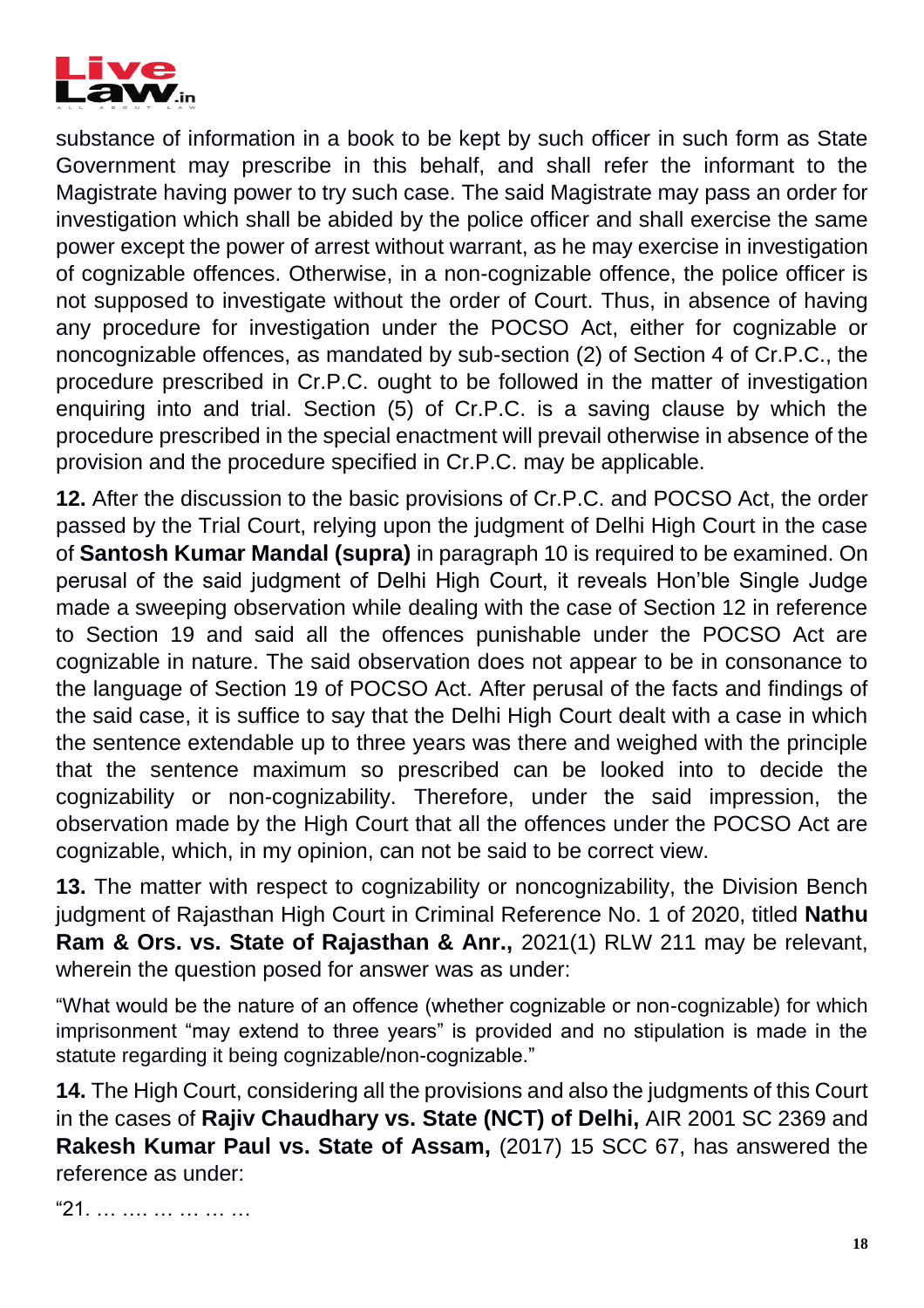

Thus, the classification made as aforesaid, for determination of nature of offence whether it is cognizable or noncognizable, the maximum punishment that may be awarded for particular offence, is relevant and not the minimum sentence.

25. Accordingly, the reference is answered in terms that unless otherwise provided under the relevant statute, the offences under the laws other than IPC punishable with imprisonment to the extent of three years, shall fall within the classification II of offences classified under Part II of First Schedule and thus, shall be cognizable and non-bailable. Consequently, the offence under Section 91(6)(a) of the Act of 1956 shall be cognizable and non-bailable."

**15.** Thus, as per the discussion made hereinabove, it is to conclude that the Delhi High Court's judgment of **Santosh Kumar Mandal** (supra) deals with an offence of Section 12 wherein maximum sentence prescribed was extendable up to 3 years, however the said offence was found cognizable. It is to state that the observation made in the said judgment that all offences under POCSO Act are cognizable, is in my humble opinion not justified without taking note of the provisions of Cr.P.C. It is true that to decide the cognizability and non-cognizability, the maximum sentence prescribed for the offence would be taken into consideration, but if the sentence prescribed for the offence is less than 3 years then those offences of POCSO Act would be non-cognizable. It is clarified, Section 19 of the POCSO Act overrides the provisions of Cr.P.C. only to the extent of reporting the matters to the police or SJPU and other ancillary points so specified in Section 19.

**16.** As per above discussion, the offence under Section 23 is non-cognizable and Section 19 or other provisions of POCSO Act do not confer power for investigation except to specify the manner of reporting the offence. However, as concluded as per sub-section 2 of Section 4 and applying Section 5 savings clause of Cr.P.C., in absence of having any provision in special enactment, the Cr.P.C. would apply.

**17.** In the said context, it is required to be seen, what may be the mode of investigation as per the provisions of Cr.P.C. in non-cognizable cases. As per Chapter XII of Cr.P.C., under Section 154, the F.I.R. in a cognizable offence may be registered by the in-charge of the police station and reduce so in writing. Section 155 prescribes the information as to non-cognizable cases and manner of investigation of such cases. Section 156 provides the power to investigate a cognizable case to a police officer while Section 157 specifies a procedure for investigation. On perusal thereto, it is apparent that the officer in-charge of the police station is having power to investigate any cognizable case without the order of the Magistrate and while investigating the same, he shall forthwith report the same to the Magistrate who is having power to take cognizance of such offence and he may also relegate the said investigation as prescribed in the Cr.P.C. or as per the notification issued by the State Government. Therefore, it is clear that in the cases where the commission of cognizable offence is there, the officer in-charge of the police station is competent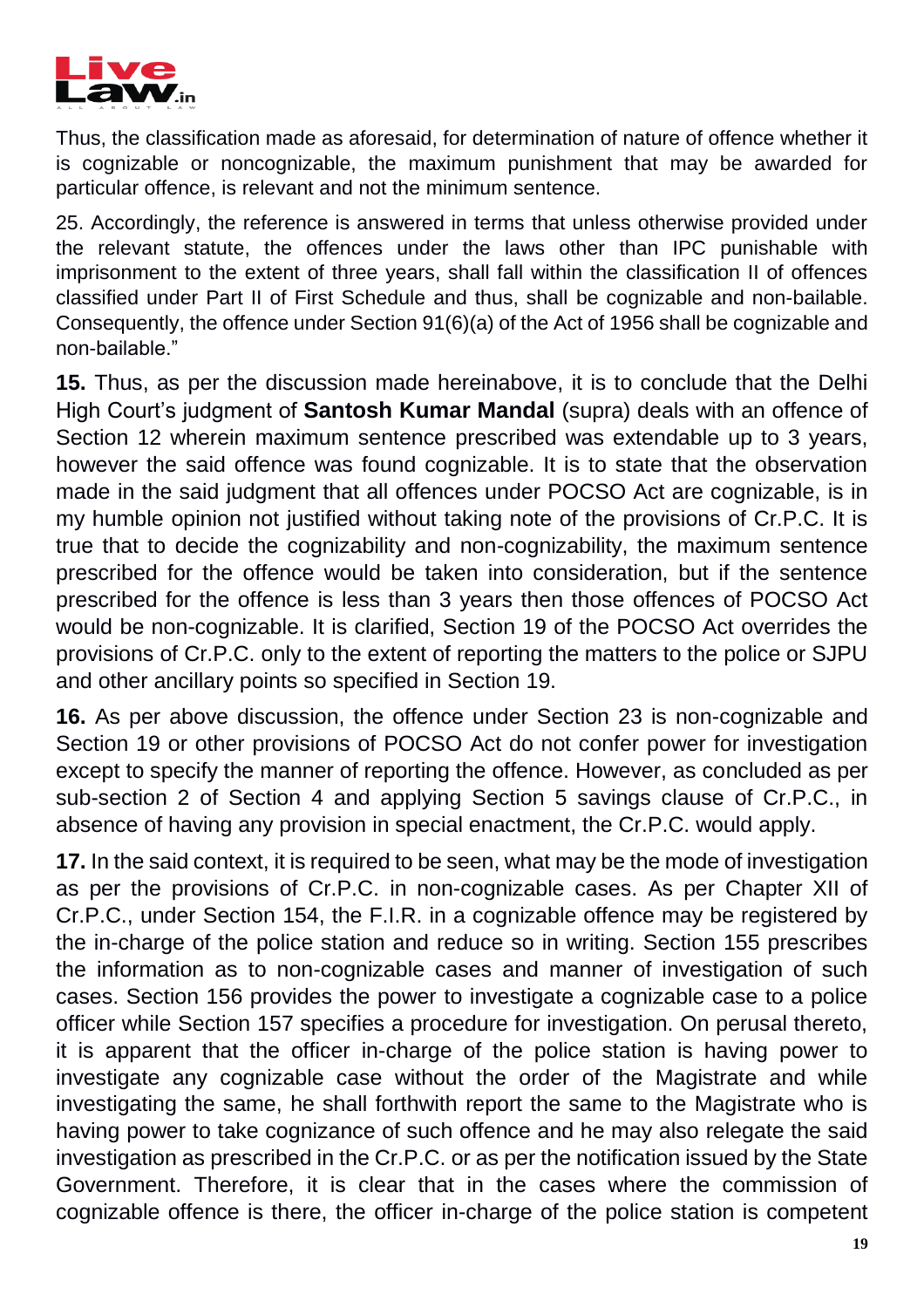

without the order of Magistrate, but in case of non-cognizable offences, after taking the report, the officer in-charge shall refer the informant to the Magistrate as per section 155(1). The language of Section 155(2) makes it clear and in terms it is mandatory that no police officer shall investigate a noncognizable case without the order of the Magistrate. Therefore, the said provision is mandatory and required to be complied with prior to investigating a non-cognizable offence. Learned counsel for the appellant has placed reliance on the judgment of this Court in **Keshav Lal Thakur vs. State of Bihar,** (1996) 11 SCC 557. In the said case, offence under Section 31 of Representation of People's Act, 1950, was alleged to have been committed. After investigation, a final report was submitted praying for discharge by police on which Magistrate took cognizance, which was challenged before High Court under Section 482 and the petition was dismissed, which was assailed before this Court. This Court observed as thus:

*"3. We need not go into the question whether in the facts of the instant case the above view of the High Court is proper or not for the impugned proceeding has got to be quashed as neither the police was entitled to investigate into the offence in question nor the Chief Judicial Magistrate to take cognizance upon the report submitted on completion of such investigation. On the own showing of the police, the offence under Section 31 of the Act is non cognizable and therefore the police could not have registered a case for such an offence under Section 154 Cr.P.C. Of course, the police is entitled to investigate into a non-cognizable offence pursuant to an order of a competent Magistrate under Section 155 (2) Cr.P.C., but, admittedly, no such order was passed in the instant case. That necessarily means, that neither the police could investigate into the offence in question nor submit a report on which the question of taking cognizance could have arisen. While on this point, it may be mentioned that in view of the explanation to Section 2(d) Cr.P.C., which defines 'complaint', the police is entitled to submit, after investigation, a report a relating to a non-cognizable offence in which case such a report is to be treated as a 'complaint' of the police officer concerned, but that explanation will not be available to the prosecution here as that related to a case where the police initiates investigation into a cognizable offence – unlike the present one – but ultimately finds that only a noncognizable offence has been made out.*

On perusal of the said, it is clear that the view taken by High Court upholding the order taking cognizance by Magistrate was not found justified on the ground that the police was not entitled to investigate into the offence and upon such a report of the police officer taking cognizance after completion of investigation by the Magistrate was also not justified. The Court observed that the offence being non-cognizable, the police is entitled to investigate such offence pursuant to an order of competent Magistrate specified under Section 155(2) of Cr.P.C. But admittedly, no such order was passed in the case, therefore, this Court said that the recourse as taken is not justified and quashed the impugned proceedings. Learned counsel distinguishing the judgment of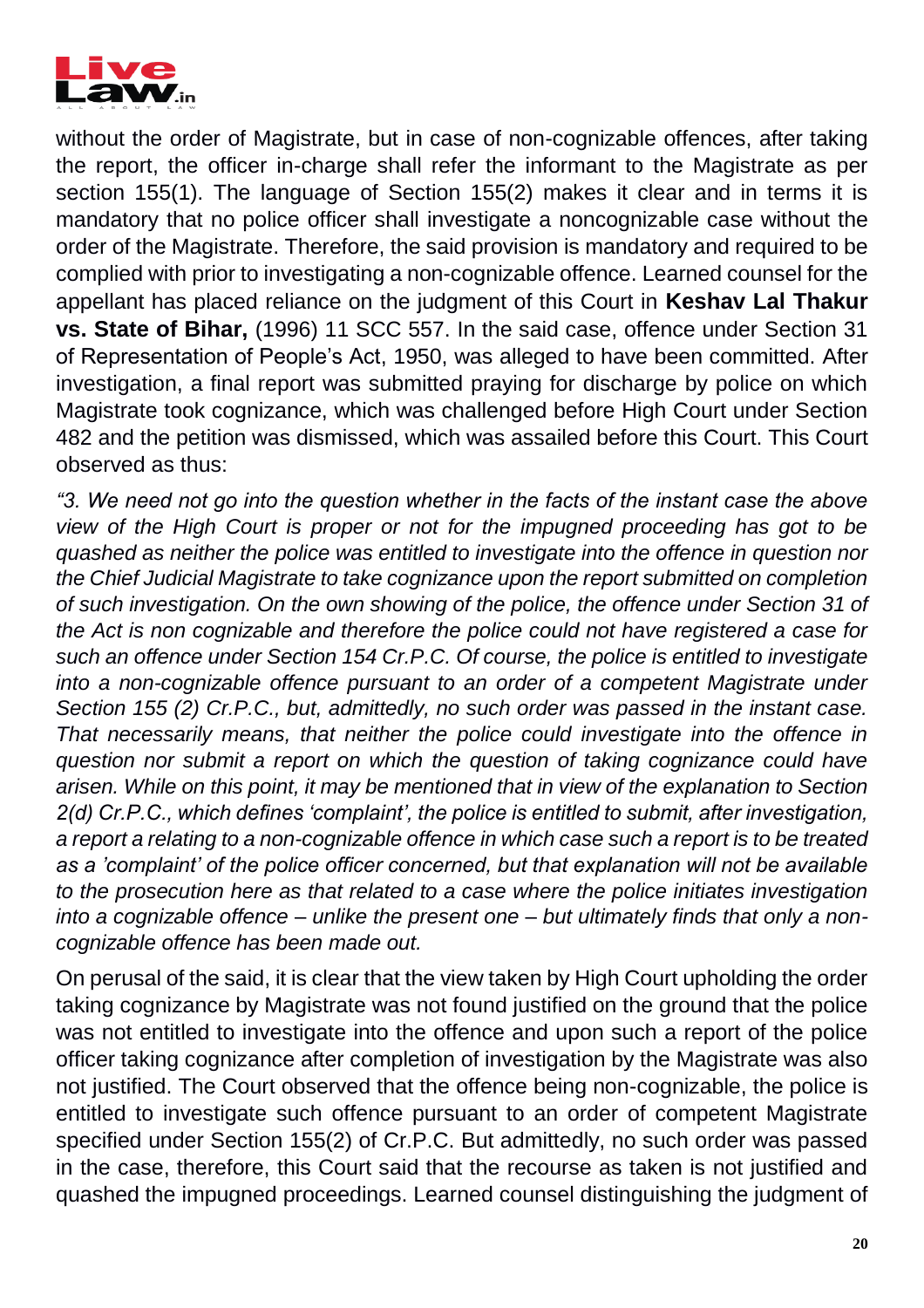

**Fertico Marketing and Investment Private Limited & Ors. vs. Central Bureau of Investigation & Anr.,** (2021) 2 SCC 525**,** has relied upon the judgment of **State of Punjab vs. Davinder Pal Singh Bhullar,** (2011) 14 SCC 770 to contend that if initial action itself is illegal, all subsequent actions emanating from that act are also a nullity, however, prayed for quashment of proceedings.

**18.** Per contra, learned counsel for the respondent State relied upon the judgment of **Fertico** (supra) to contend that seeking consent of the State Government under Section 6 of Delhi Special Police Establishment Act, 1946 to investigate the offence, if not taken would not be an impediment to vitiate the trial unless there is a miscarriage of justice. After perusal of the said judgment, it is revealed that the said judgment relies upon the judgment of 3-Judge bench of this Court in **H.N. Rishbud & Inder Singh vs. State of Delhi,** AIR 1955 SC 196 wherein paras 9 and 10 embark upon the niceties of the law relating to the said issue and those are reproduced as thus:

*"9. The question then requires to be considered whether and to what extent the trial which follows such investigation is vitiated. Now, trial follows cognizance and cognizance is preceded by investigation. This is undoubtedly the basic scheme of the Code in respect of cognizable cases. But it does not necessarily follow that an invalid investigation nullifies the cognizance or trial based thereon. Here we are not concerned with the effect of the breach of a mandatory provision regulating the competence or procedure of the Court as regards cognizance or trial. It is only with reference to such a breach that the question as to whether it constitutes an illegality vitiating the proceedings or a mere irregularity arises. A defect or illegality in investigation, however serious, has no direct bearing on the competence or the procedure relating to cognizance or trial. No doubt a police report which results from an investigation is provided in Section 190 of the Code of Criminal Procedure as the material on which cognizance is taken. But it cannot be maintained that a valid and legal police report is the foundation of the jurisdiction of the Court to take cognizance. Section 190 of the Code of Criminal Procedure is one out of a group of sections under the heading "Conditions requisite for initiation of proceedings". The language of this section is in marked contrast with that of the other sections of the group under the same heading i.e. Sections 193 and 195 to 199. These latter sections regulate the competence of the Court and bar its jurisdiction in certain cases excepting in compliance therewith. But Section 190 does not. While no doubt, in one sense, clauses (a), (b) and (c) of Section 190(1) are conditions requisite for taking of cognizance, it is not possible to say that cognizance on an invalid police report is prohibited and is therefore a nullity. Such an invalid report may still fall either under clause (a) or (b) of Section 190(1), (whether it is the one or the other we need not pause to consider) and in any case cognizance so taken is only in the nature of error in a proceeding antecedent to the trial. To such a situation Section 537 of the Code of Criminal Procedure which is in the following terms is attracted:* 

*"Subject to the provisions hereinbefore contained, no finding, sentence or order passed by a Court of competent jurisdiction shall be reversed or altered on appeal or revision on account of any error, omission or irregularity in the complaint, summons, warrant, charge,*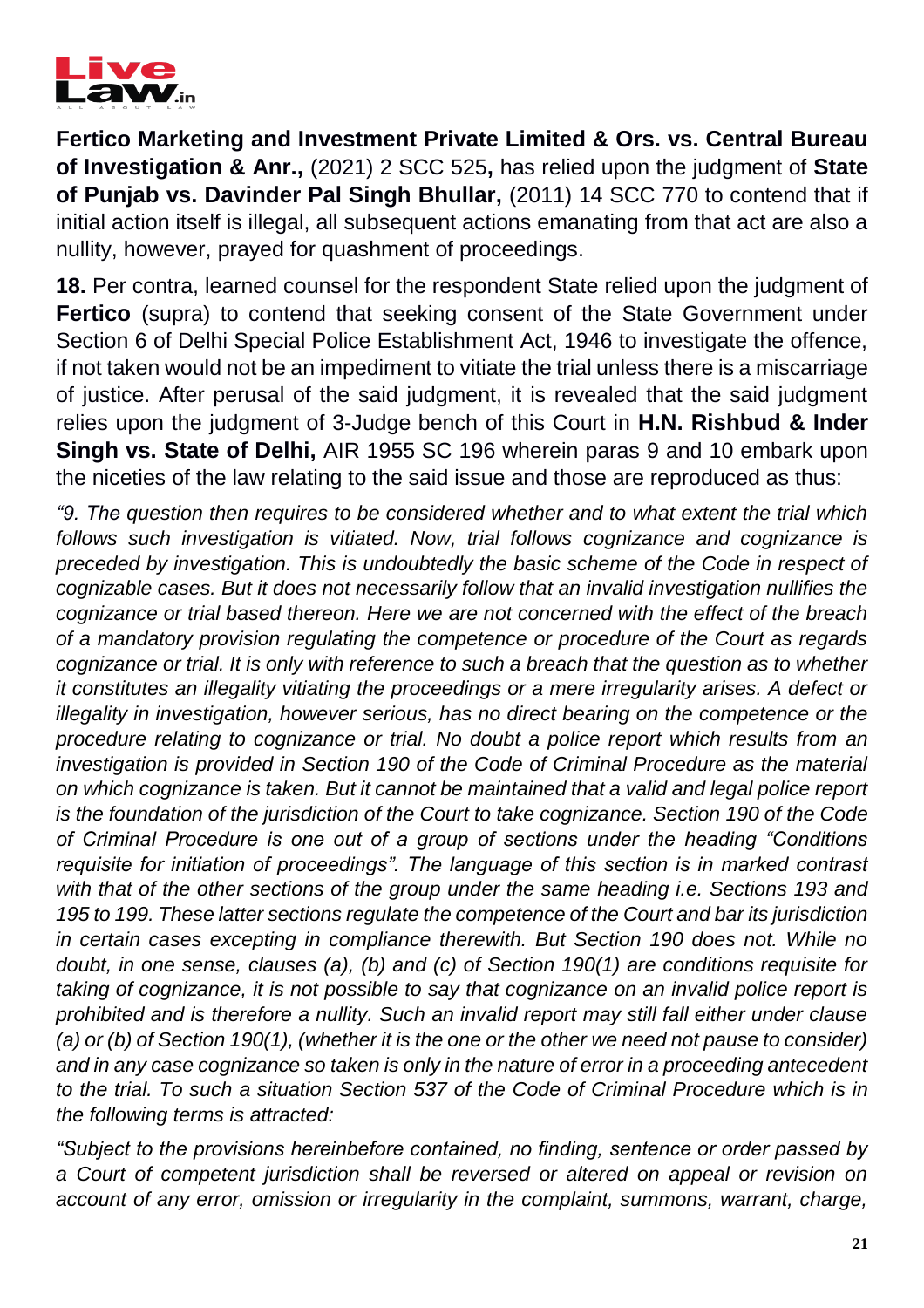

*proclamation, order, judgment or other proceedings before or during trial or in any enquiry or other proceedings under this Code, unless such error, omission or irregularity, has in fact occasioned a failure of justice."* 

*If, therefore, cognizance is in fact taken, on a police report vitiated by the breach of a mandatory provision relating to investigation, there can be no doubt that the result of the trial which follows it cannot be set aside unless the illegality in the investigation can be shown to have brought about a miscarriage of justice. That an illegality committed in the course of investigation does not affect the competence and the jurisdiction of the Court for trial is well settled as appears from the cases in Prabhu v. Emperor [AIR 1944 Privy Council 73] and Lumbhardar Zutshi v. King [AIR 1950 Privy Council 26] . These no doubt relate to the illegality of arrest in the course of investigation while we are concerned in the present cases with the illegality with reference to the machinery for the collection of the evidence. This distinction may have a bearing on the question of prejudice or miscarriage of justice, but both the cases clearly show that invalidity of the investigation has no relation to the competence of the Court. We are, therefore, clearly, also, of the opinion that where the cognizance of the case has in fact been taken and the case has proceeded to termination, the invalidity of the precedent investigation does not vitiate the result, unless miscarriage of justice has been caused thereby.*

*10. It does not follow, however, that the invalidity of the investigation is to be completely ignored by the Court during trial. When the breach of such a mandatory provision is brought* to the knowledge of the Court at a sufficiently early stage, the Court, while not declining *cognizance, will have to take the necessary steps to get the illegality cured and the defect rectified, by ordering such reinvestigation as the circumstances of an individual case may call for. Such a course is not altogether outside the contemplation of the scheme of the Code as appears from Section 202 under which a Magistrate taking cognizance on a complaint can order investigation by the police. Nor can it be said that the adoption of such a course is outside the scope of the inherent powers of the Special Judge, who for purposes of procedure at the trial is virtually in the position of a Magistrate trying a warrant case. When the attention of the Court is called to such an illegality at a very early stage it would not be*  fair to the accused not to obviate the prejudice that may have been caused thereby, by *appropriate orders, at that stage but to leave him to the ultimate remedy of waiting till the conclusion of the trial and of discharging the somewhat difficult burden under Section 537 of the Code of Criminal Procedure of making out that such an error has in fact occasioned a failure of justice. It is relevant in this context to observe that even if the trial had proceeded to conclusion and the accused had to make out that there was in fact a failure of justice as the result of such an error, explanation to Section 537 of the Code of Criminal Procedure indicates that the fact of the objection having been raised at an early stage of the proceeding is a pertinent factor. To ignore the breach in such a situation when brought to the notice of the Court would be virtually to make a dead letter of the peremptory provision which has been enacted on grounds of public policy for the benefit of such an accused. It is true that the peremptory provision itself allows an officer of a lower rank to make the investigation if permitted by the Magistrate. But this is not any indication by the Legislature that an investigation by an officer of a lower rank without such permission cannot be said to cause*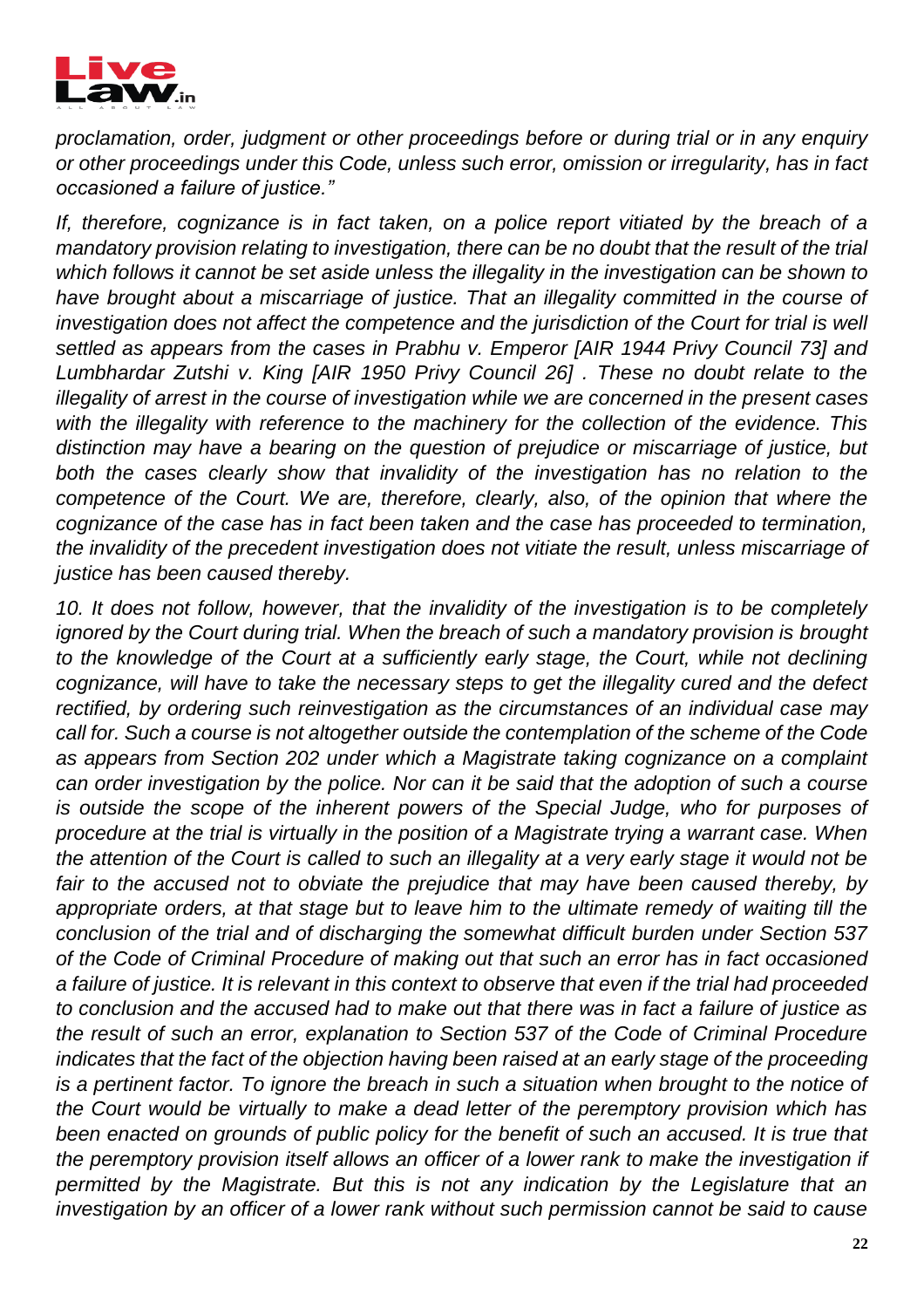

*prejudice. When a Magistrate is approached for granting such permission he is expected to satisfy himself that there are good and sufficient reasons for authorising an officer of a lower rank to conduct the investigation. The granting of such permission is not to be treated by a Magistrate as a mere matter of routine but it is an exercise of his judicial discretion having regard to the policy underlying it. In our opinion, therefore, when such a breach is brought to the notice of the Court at an early stage of the trial the Court have to consider the nature and extent of the violation and pass appropriate orders for such reinvestigation as may be called for, wholly or partly, and by such officer as it considers appropriate with reference to the requirements of Section 5-A of the Act. It is in the light of the above considerations that the validity or otherwise of the objection as to the violation of Section 5(4) of the Act has to be decided and the course to be adopted in these proceedings, determined.*

**19.** On perusal thereto, it is clear that the 'trial flows cognizance and cognizance is preceded by investigation ', which is the basic scheme for the Court to cognizable cases. It is observed that, it does not necessarily follow that an invalid investigation nullifies the cognizance or trial based thereon. Then Court proceeded to decide the breach of mandatory provisions regulating the competence or procedure of the Court as regards cognizance or trial. In the said context, in reference to Sections 190 and 537 of Cr.P.C., the Court said that, for breach of mandatory provision relating to investigation, it cannot be set-aside unless the illegality in the investigation can be shown to have been brought miscarriage of justice as it does not affect the competence and jurisdiction of trial court. The Court further observed that, if the breach of mandatory provision is brought to the knowledge of Court at sufficiently early stage, the Court while not declining cognizance will have to take necessary steps to get illegality cured and the defect rectified by ordering such reinvestigation looking into circumstances of case. If the attention of the Court is called to such illegality at very early stage, it would be fair to the accused not to obviate the prejudice that may have been caused thereby, by passing the appropriate orders at that stage and not leave him to ultimate remedy of waiting till conclusion of trial. The Court said that granting of such permission is not to be taken by Magistrate as a matter of routine but it is in exercise of his judicial discretion having regard to the policy underlying it. The Court observed that when such a breach is brought to the notice of court at early stage of trial, the Court has to consider the nature and extent of the violation and pass appropriate order for re-investigation as may be called for, wholly or partly or whatever is appropriate.

**20.** It is not out of place to mention that judgments of **Fertico** (supra) and **H.N. Rishbud** (supra) are the cases in which this Court has dealt with the violation of the procedure of investigation in the case of cognizable offences, while in the case at hand, the offence is noncognizable. Therefore, to investigate such an offence, the order as mandated under Section 155 (2) of Cr.P.C. is necessary, prior to investigating the offence. It is made clear here that, as per Section 155(2), for noncognizable offence, the order is required to be taken from the Magistrate but in the